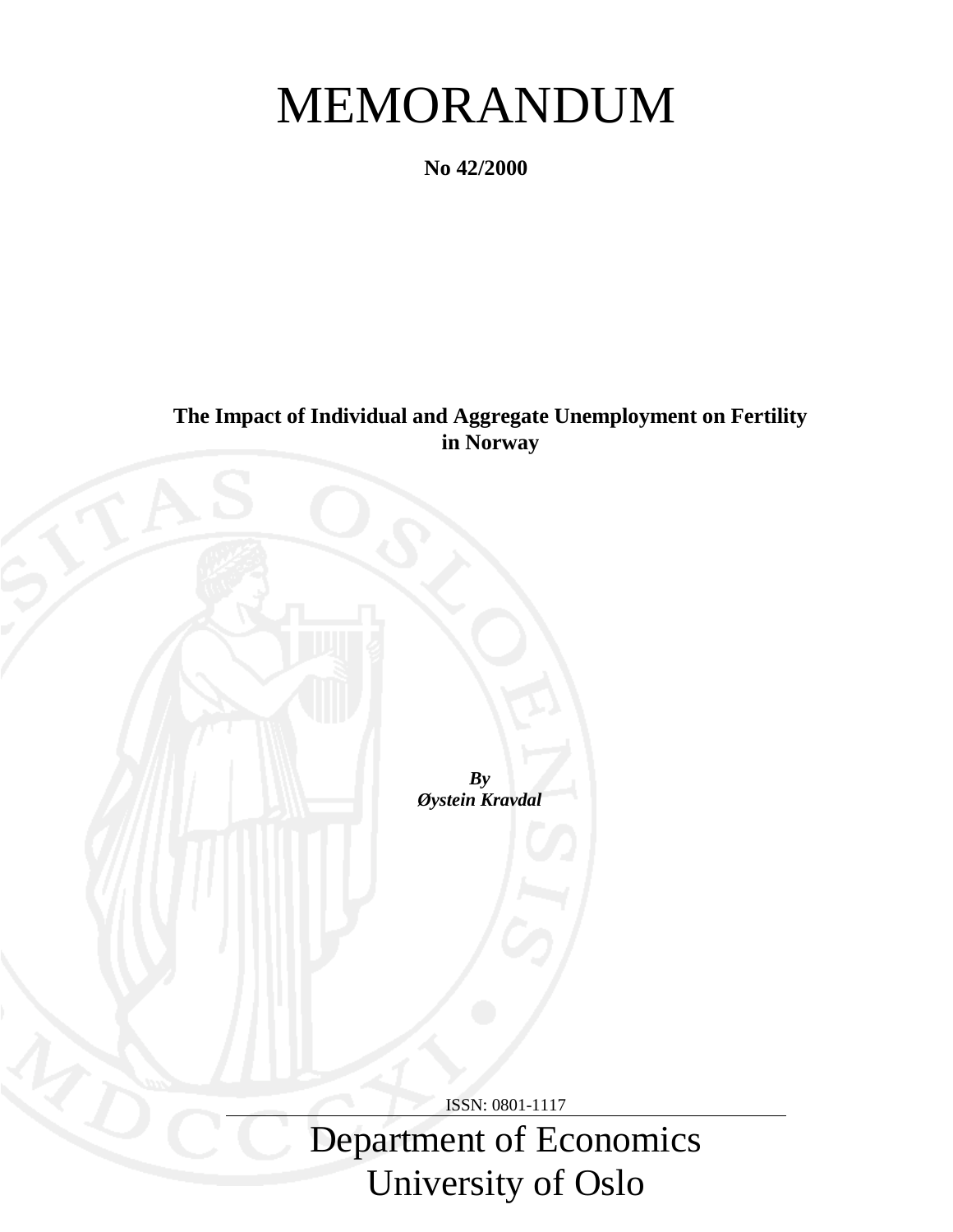| This series is published by the<br><b>University of Oslo</b><br><b>Department of Economics</b> | In co-operation with<br><b>The Frisch Centre for Economic</b><br><b>Research</b> |                            |  |  |
|------------------------------------------------------------------------------------------------|----------------------------------------------------------------------------------|----------------------------|--|--|
| P. O.Box 1095 Blindern                                                                         | Gaustadalleén 21                                                                 |                            |  |  |
| N-0317 OSLO Norway                                                                             | N-0371 OSLO Norway                                                               |                            |  |  |
| Telephone: $+4722855127$                                                                       |                                                                                  | Telephone: +47 22 95 88 20 |  |  |
| $+4722855035$<br>Fax:                                                                          | Fax:                                                                             | +47 22 95 88 25            |  |  |
| http://www.oekonomi.uio.no/<br>Internet:                                                       | Internet:                                                                        | http://www.frisch.uio.no/  |  |  |
| econdep@econ.uio.no<br>e-mail:                                                                 | e-mail:                                                                          | frisch@frisch.uio.no       |  |  |

List of the last 10 Memoranda:

| No 41 | By Michael Hoel and Erik Magnus Sæther: Private health care as a               |
|-------|--------------------------------------------------------------------------------|
|       | supplement to a public health system with waiting time for treatment.          |
|       | 47 p.                                                                          |
| No 40 | By Geir B. Asheim, Anne Wenche Emblem and Tore Nilssen: Health                 |
|       | Insurance: Treatment vs. Compensation. 15 p.                                   |
| No 39 | By Diderik Lund and Tore Nilssen: Cream Skimming, Dregs Skimming,              |
|       | and Pooling: On the Dynamics of Competitive Screening. 21 p.                   |
| No 38 | By Geir B. Asheim and Andrés Perea: LEXICOGRAPHIC                              |
|       | PROBABILITIES AND RATIONALIZABILITY IN EXTENSIVE                               |
|       | GAMES. 30 p.                                                                   |
| No 37 | By Geir B. Asheim and Wolfgang Buchholz: THE MALLEABILITY OF                   |
|       | UNDISCOUNTED UTILITARIANISM AS A CRITERION OF                                  |
|       | INTERGENERATIONAL JUSTICE. 22 p.                                               |
| No 36 | By Olav Bjerkholt: A turning point in the development of Norwegian             |
|       | economics - the establishment of the University Institute of Economics in      |
|       | 1932. 60 p.                                                                    |
| No 35 | By Jon Strand: Tax distortions, household production                           |
|       | and black-market work. 33 p.                                                   |
| No 34 | By Snorre Kverndokk and Knut Einar Rosendahl: CO <sub>2</sub> mitigation costs |
|       | and ancillary benefits in the Nordic countries, the UK and Ireland: A          |
|       | survey. 53 p.                                                                  |
| No 33 | By Jon Strand: Competitive effort and employment determination                 |
|       | with team production. 25 p.                                                    |
| No 32 | By Øyvind Eitrheim, Eilev S. Jansen and Ragnar Nymoen: Progress from           |
|       | forecast failure - The Norwegian consumption function. 27 p.                   |

A complete list of this memo-series is available in a PDF® format at: http://www.oekonomi.uio.no/memo/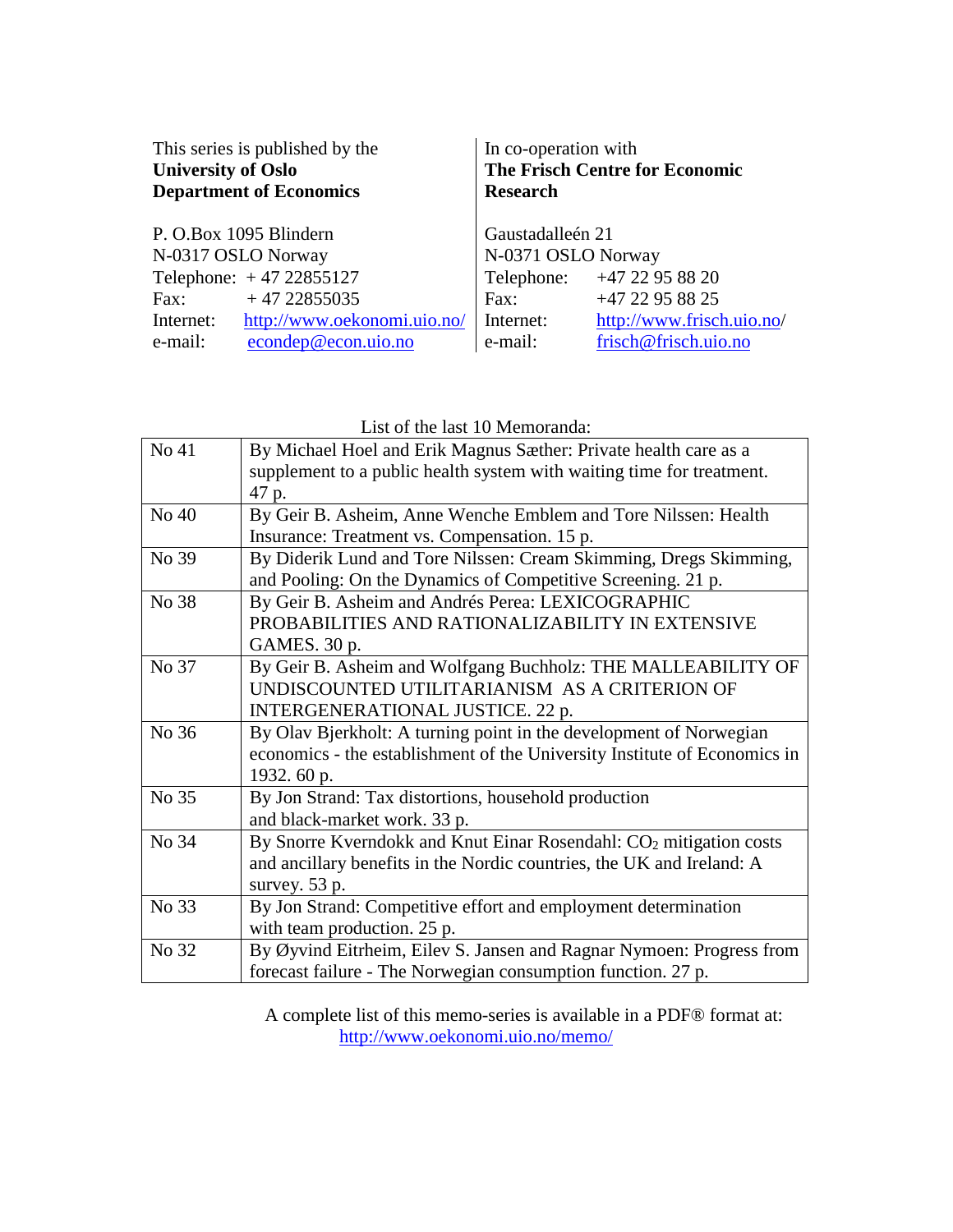Øystein Kravdal Department of Economics P.O. Box 1095 Blindern 0317 Oslo, Norway

e-mail: okravdal@econ.uio.no

### The Impact of Individual and Aggregate Unemployment on Fertility in Norway

Øystein Kravdal

Department of Economics, University of Oslo

Running title: Fertility and unemployment in Norway

Word counts:

Abstract: 158 words text (excluding notes, references and acknowledgement): 7152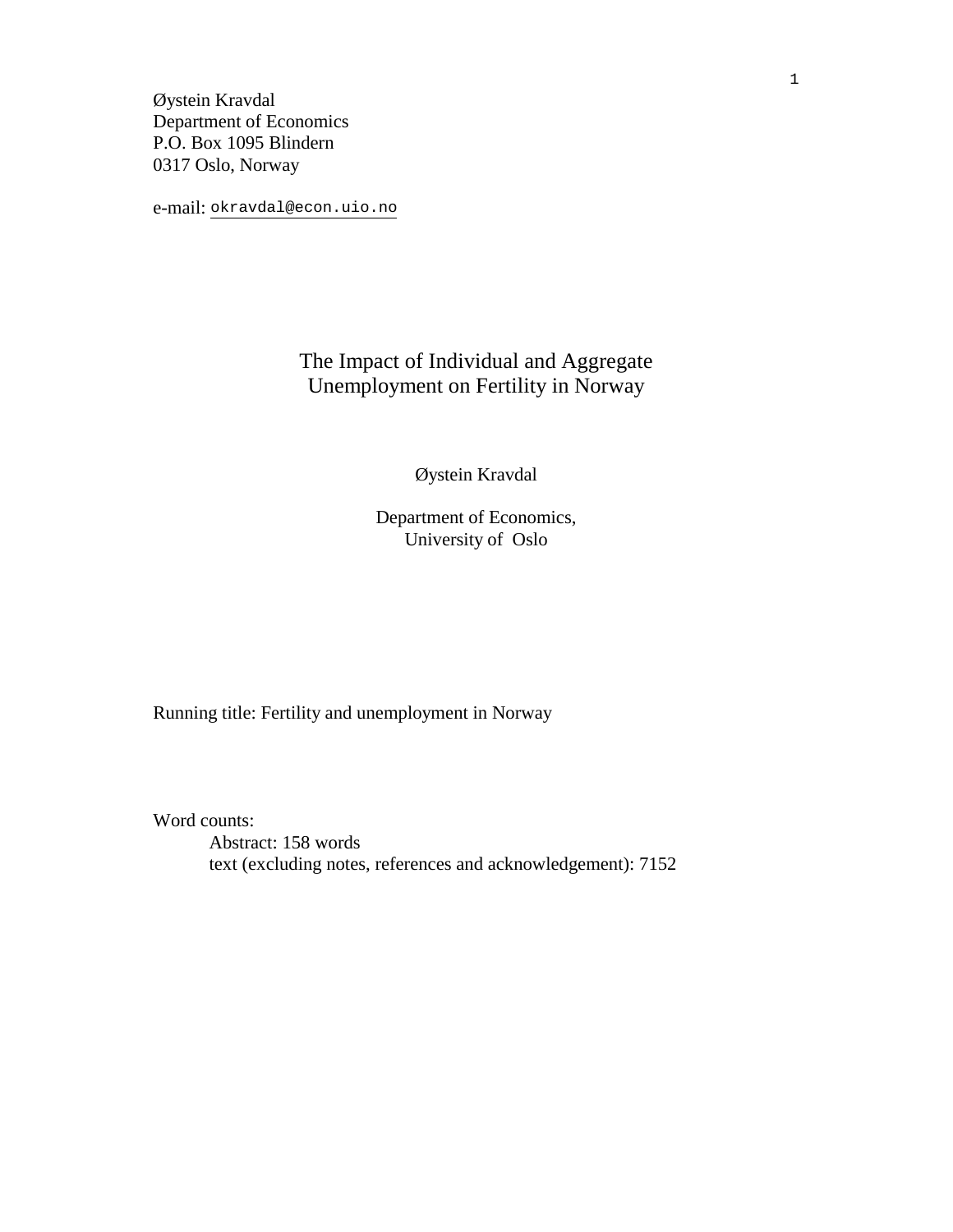#### ABSTRACT

Continuous-time hazard models are estimated from register-based birth, migration, education and unemployment histories for the complete Norwegian population, linked with aggregate data for municipalities. The data cover the period 1991-98. First-birth rates are slightly higher among women who had been unemployed twelve months before than among others, whereas higher-order birth rates are slightly lower. Although men's unemployment has a more pronounced negative effect, according to paternity rate models, the overall conclusion is that unemployment in Norway has had a negligible impact on fertility through individual-level effects. Aggregate-level effects are more important. Higher-order birth rates are lower in municipalities where men's or women's unemployment is high than elsewhere. All in all, the peak unemployment level of 6% experienced in 1993 is found to be associated with a reduction of about 0.08 in total fertility. The results accord well with economic theories for first and higher-order births that are based on the assumption that women are still the primary caretakers.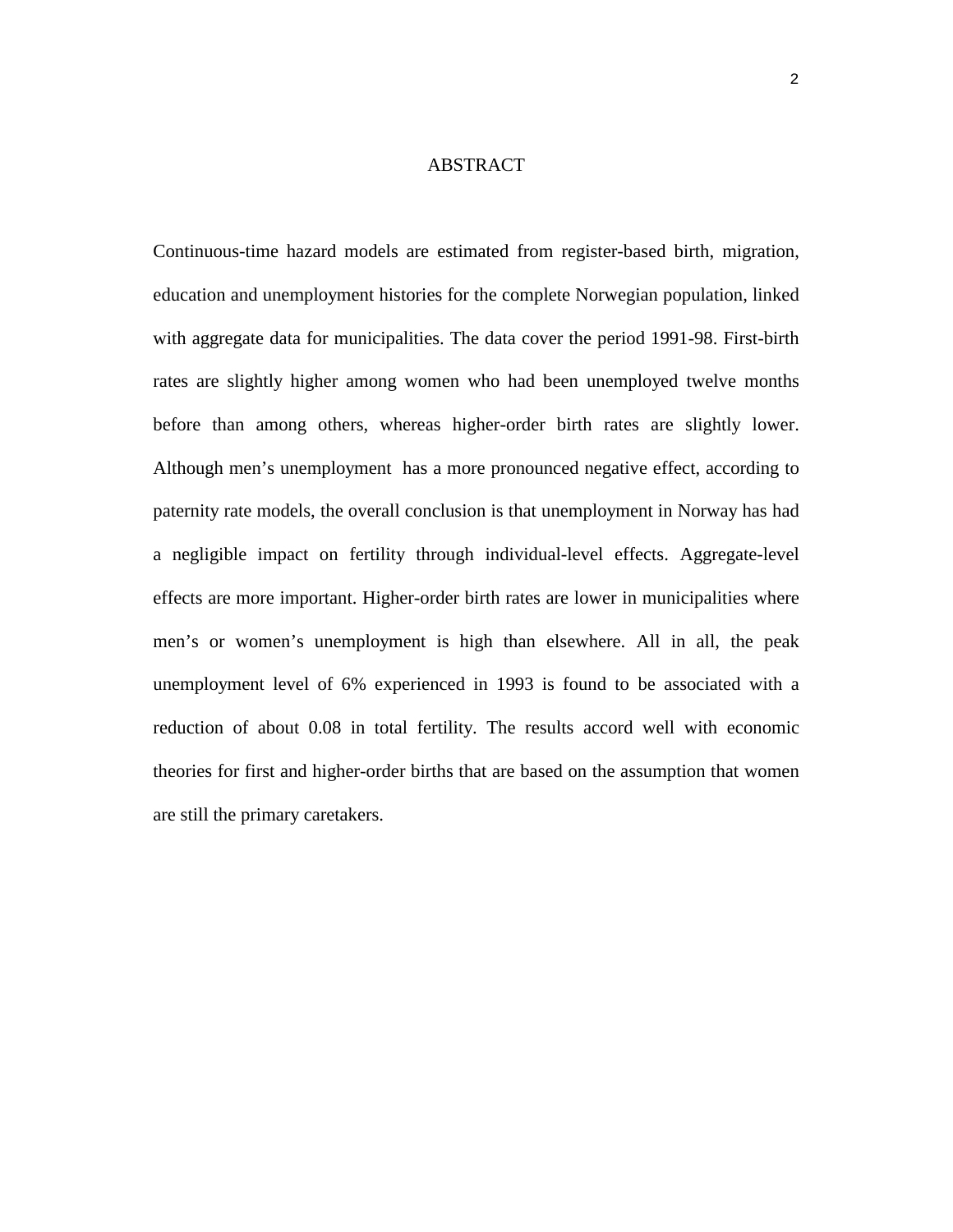#### **INTRODUCTION**

Unemployment may lead to a substantially reduced income, depending on the country's compensation system, and may also trigger emotional reactions. Besides, it may create expectations, also among those who have not lost their job, about a relatively poor economic situation in the future. It is therefore not unlikely that the currently high unemployment rates in Europe (11 % as a E.U. 1998 average for all age groups, compared with 4% in the U.S. and Japan; see e.g. Statistics Norway 2000) may be partly responsible for their below-replacement fertility.

Looking further back, fertility reached a low in many countries during the 1930s, when unemployment was high and more detrimental to the families' wellbeing than it currently is. At that time, birth rates had already fallen sharply for some decades, but it may well be the economically hard times strengthened the decline.

Some time-series analyses suggest a relationship between fertility and unemployment. For example, Macunovich (1996) reported a negative effect of young American women's unemployment on their birth rate. In an earlier study, where no other variables were included, both men's and women's unemployment were found to reduce fertility, and more clearly so for higher-order birth rates than for first-birth rates (Macunovich and Easterlin 1988). In an American study of first births, Rindfuss et al. (1988) found an inhibiting effect of unemployment during recent decades as well as during the Depression, without distinguishing between men's and women's unemployment. A similar effect of men's unemployment in the post-war period was reported from Great Britain (De Cooman et al (1987) and Ermisch (1988)), where unemployment otherwise was found to leave little imprint on fertility. On the basis of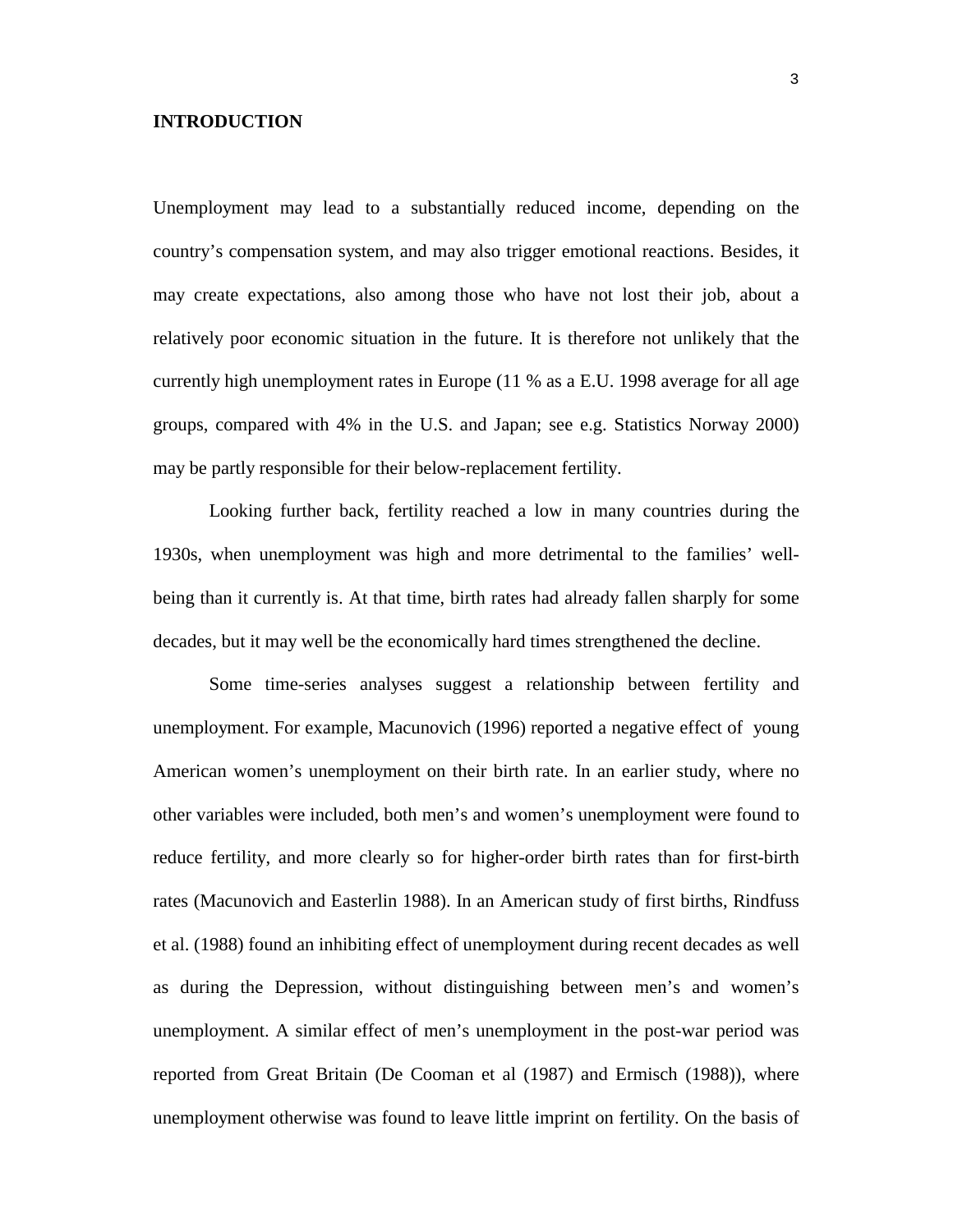data going back to the mid-19<sup>th</sup> century, Tzannatos and Symons (1989) concluded that unemployment to a large extent was responsible for the low British fertility during the Depression.

Few researchers have been able to consider individual unemployment, and the results from these studies are diverse. Rindfuss et al (1988) showed that women's unemployment in the United States had no impact on first births, whereas men's unemployment seemed to discourage early parenthood. A Belgian exploration (Impens 1989) suggested a negative effect of women's unemployment, and a British study (Sullivan and Falkingham 1991) showed that men who had experienced some unemployment during young adult years more often than others had become fathers by age 23. On the other hand, Kreyenfeld (2000) found women's unemployment to increase first-birth rates among Germans with low education, and Hoem (2000) showed such a pattern more generally for Swedish first births.

Hoem (2000) also found that an indicator of local unemployment had an opposite and quite strong effect.

In this study, register data for the complete Norwegian population are used to assess how both individual- and aggregate-level unemployment have influenced firstand higher-order birth rates. A woman's perspective is taken, in conformity with traditions. It is estimated how a woman's birth rate is influenced by her own unemployment, that of other women in the community, and that of men. The latter will partly reflect that women in areas with many unemployed men more often than others have a partner who is unemployed. The data did not include any information on partners, but to get at least an impression of this individual-level contribution, paternity rate models for men are also estimated. It is controlled for a few factors that are likely to be strong determinants of unemployment as well as fertility. Simulation is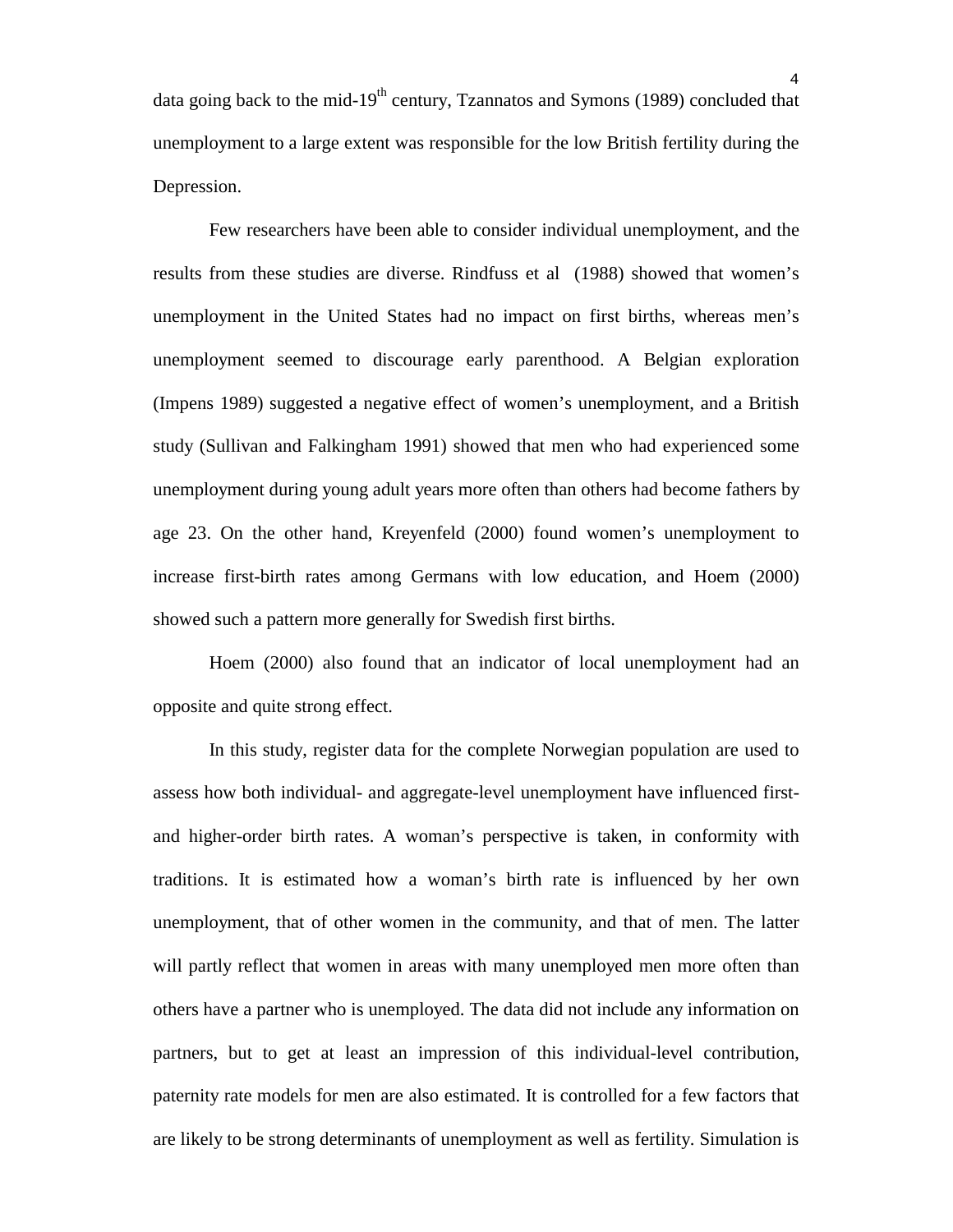used to find out how changes in unemployment levels such as those experienced in Norway have influenced total fertility.

#### **THE NORWEGIAN SETTING**

*Trends in fertility and unemployment*

Total fertility is quite high in Norway by European standards, for reasons not discussed here. After a low of 1.66 in 1983-84, there was an increase during the late 1980s, followed by a quite stable level (Figure 1). Total fertility in 1999 was 1.85. A shallow trough can be discerned, because total fertility in 1993 was 0.07 lower than in 1990 and 0.03 lower than in 1996. The figures for the last three years of the decade were, on average, 0.05 lower than for the first seven years.

#### (Figure 1 about here)

Parity-specific trends are shown in Figure 2. Birth rates relative to those in 1977 are plotted by calendar year, with controls for age of the woman and duration since last previous birth. Trajectories of second- and higher-order birth rates are very similar: A decline started about 1965, was brought to an end in the mid-1970s, and was succeeded by a constant level or slight upturn. A different pattern is seen for firstbirth rates below age 30, which dropped from 1972 until the mid-1980s, with a somewhat less marked decline afterwards (whereas an increase appeared at higher ages; not shown). The 1990s have witnessed very moderate changes. A weak and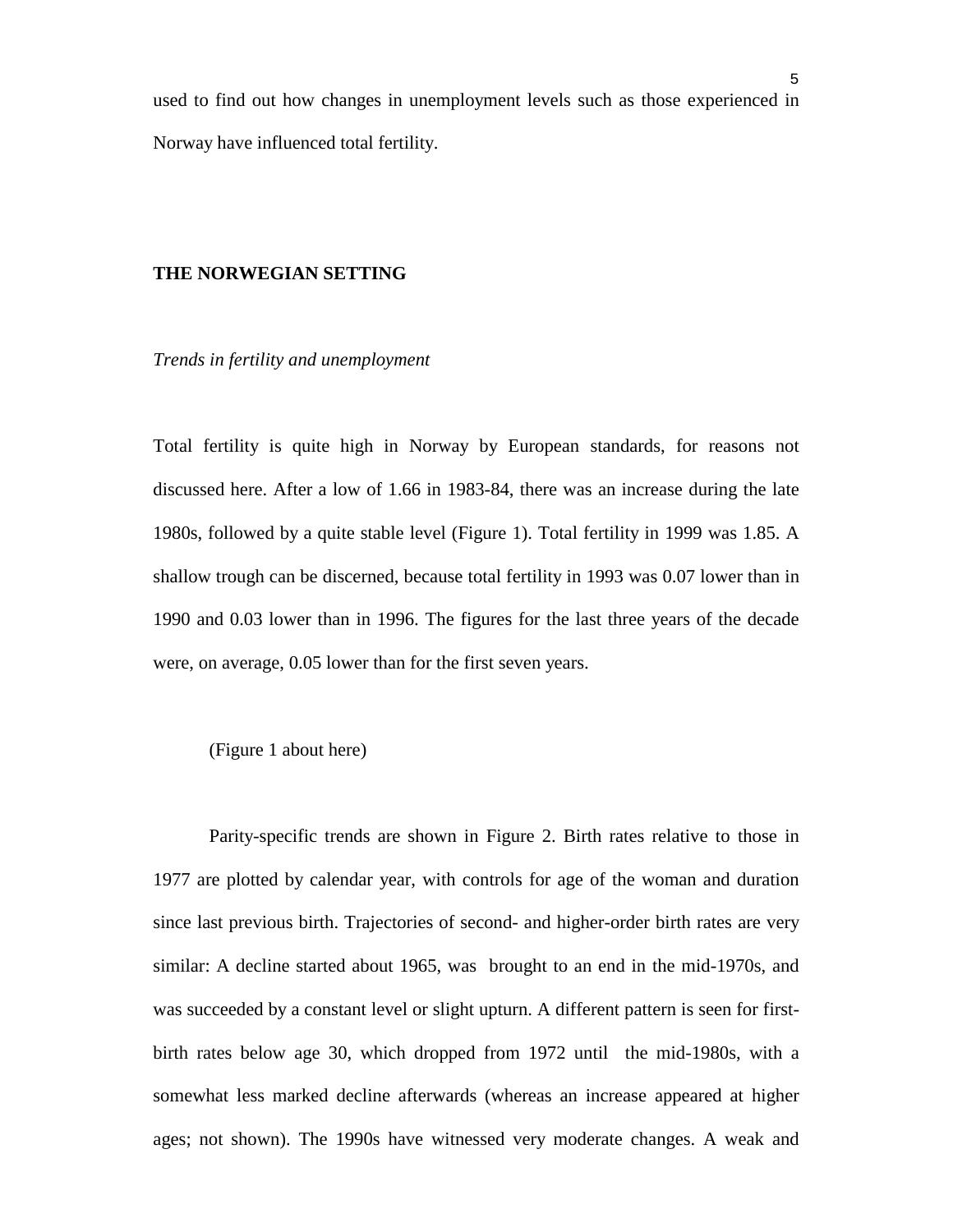(Figure 2 about here)

There has been little unemployment in Norway compared to many other European countries (and the timing of the ups and downs has often been different, not least because of the country's oil-dependent economy; see e.g. Rødseth 1994). Norwegian unemployment rates for the last three decades are shown in Figure 1, along with total fertility. These rates are defined as the number of fully unemployed (seeking work without having any labour income) divided by the number of people in the labour force. Both numerator and denominator are based on the quarterly Labour Force Surveys, where people are asked about their employment status, and are for the age group 16-74.

A slight increase up to 3.4% and a subsequent return to the post-war normal of about 2% was experienced in the first half of the 1980s, whereas the 1990s saw a more pronounced rise and fall. The rate reached 6%, and subsequently dropped to 3%.

Visual inspection of the curves does not suggest any sharp relationship between unemployment and fertility. The highest level of unemployment coincides with a local minimum in fertility (in 1993), but unemployment was not much lower in 1990, when fertility reached the highest level since 1975, and fertility increased from 1987 to 1990, in step with an unemployment on the upturn. However, this lack of parallel development does nor rule out the possibility of more pronounced effects that may be masked by other social changes taking place simultaneously.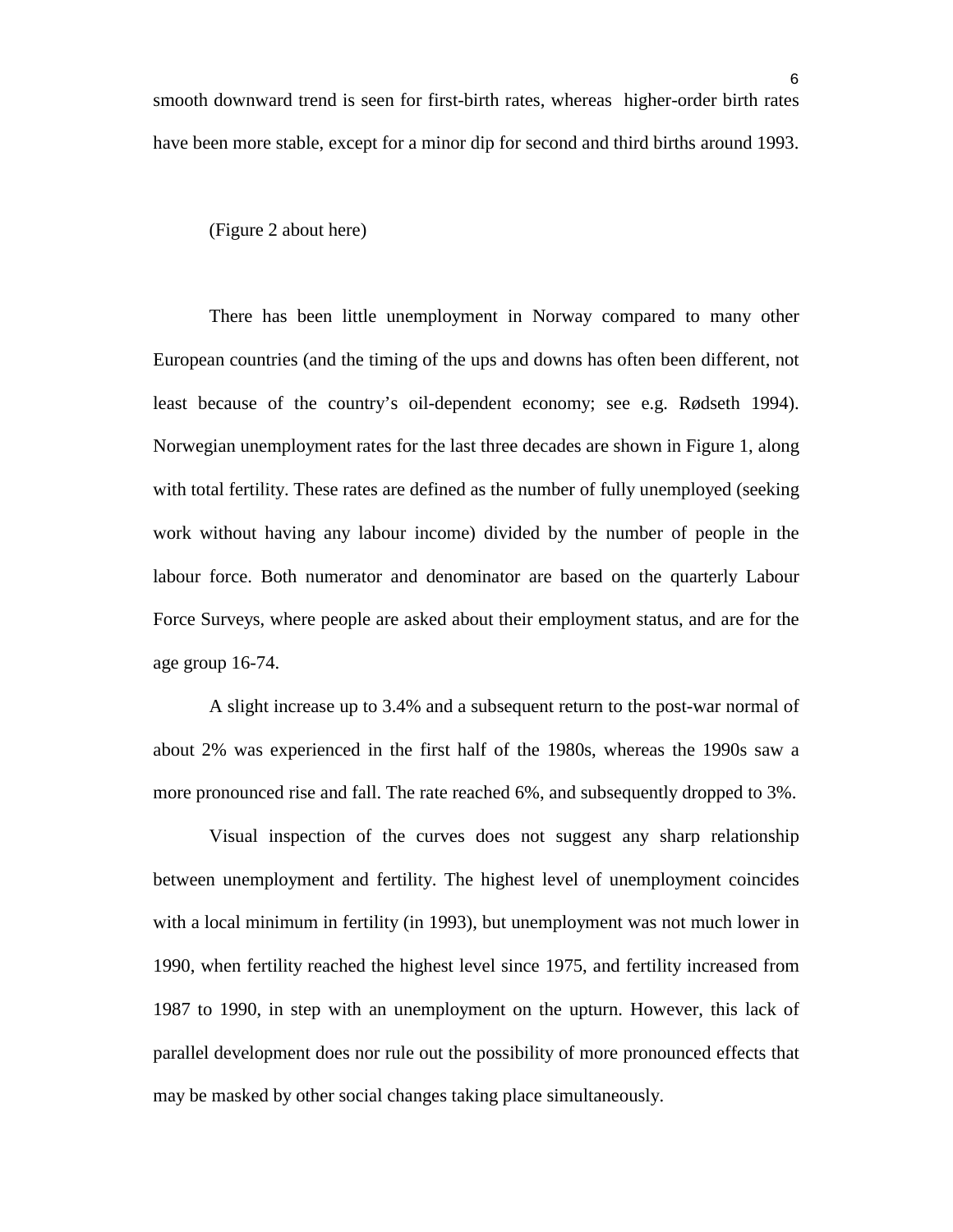This study is based on unemployment data from the Labour Directorate. People who register at the local Employment Offices as seeking work, and who have no labour income, are reckoned as 'registered fully unemployed' in statistics from the Labour Directorate. (See below for a brief description of the differences in unemployment levels between this statistics and that based on the Labour Force Surveys, which was referred to above.) In order to be considered as seeking employment, one must be willing to take any work that is offered or to take part in employment training courses. One must also report as unemployed every fortnight. This excludes the possibility for educational activities that are scheduled for normal working hours (but very short courses are permitted).

The unemployed are entitled to a compensation if they have had a labour income of at least about 45000 NOK the previous year (or as a three-year average), or if they have been in compulsory military service (see e.g. Kjønstad 1998).

This compensation (before tax) is about 60% of the income (including unemployment compensations) earned the previous year. During the study period, compensation could be received for at least 1.5 years, except for those who had earned their rights through military service exclusively. In 1996, the compensation period was increased to 3 years for people with previous income above about 90000 NOK.

Regulations about compensation for spells of unemployment beyond these limits have changed markedly during the 1990s. Up to May 1991, no support was provided for the next 0.5 year, after which a new compensation period could start. This blocking of transfers was gradually weakened, and after 1996, a second 3-year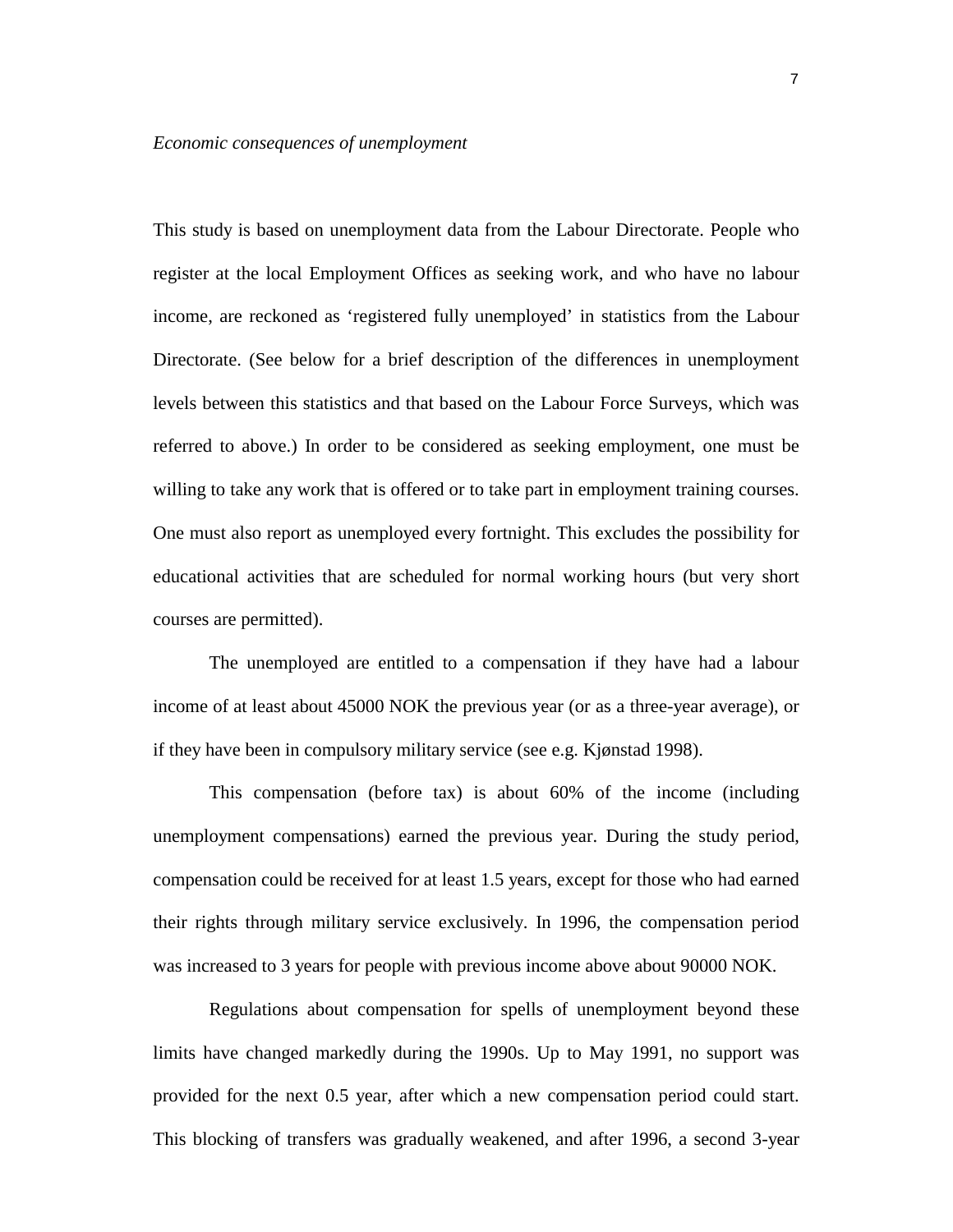compensation period could be started immediately (with a lower amount of support, of course, due to the lower income in the past). These changes are not important for many people, because few are unemployed more than one year. (Only about 1/3 of the unemployed in the 1990s had been unemployed for 6 months or more according to Table 3.)

Many unemployed meet with substantial economic problems, in spite of the relatively generous compensation. In a survey from 1991, 44% of the long-term unemployed (i.e. unemployed more than 6 months) reported that they would not be able to cover unexpected expenses of 2000 NOK. The corresponding proportion for the employed was 15% (Colbjørnsen 1994). 62% reported that they bought fewer new clothes and spent less on vacation than they had done before, 47% had taken up extra loans, and 14% had needed to sell the car or the house. Only 8% felt that their longterm unemployment had had no influence.

#### **THEORETICAL CONSIDERATIONS**

#### *The demand for children within a union: Economic arguments*

There are good reasons to expect different effects of unemployment (and other economic factors) on first and higher-order births. Let us consider a childless couple, not necessarily married, but at least in a steady relationship that is expected to last for some years. When they decide whether to (try to) have a child as soon as possible, the alternative is to postpone entry into parenthood, as few want to remain childless (see discussion in Kravdal 1994 and references therein). A purely economic argument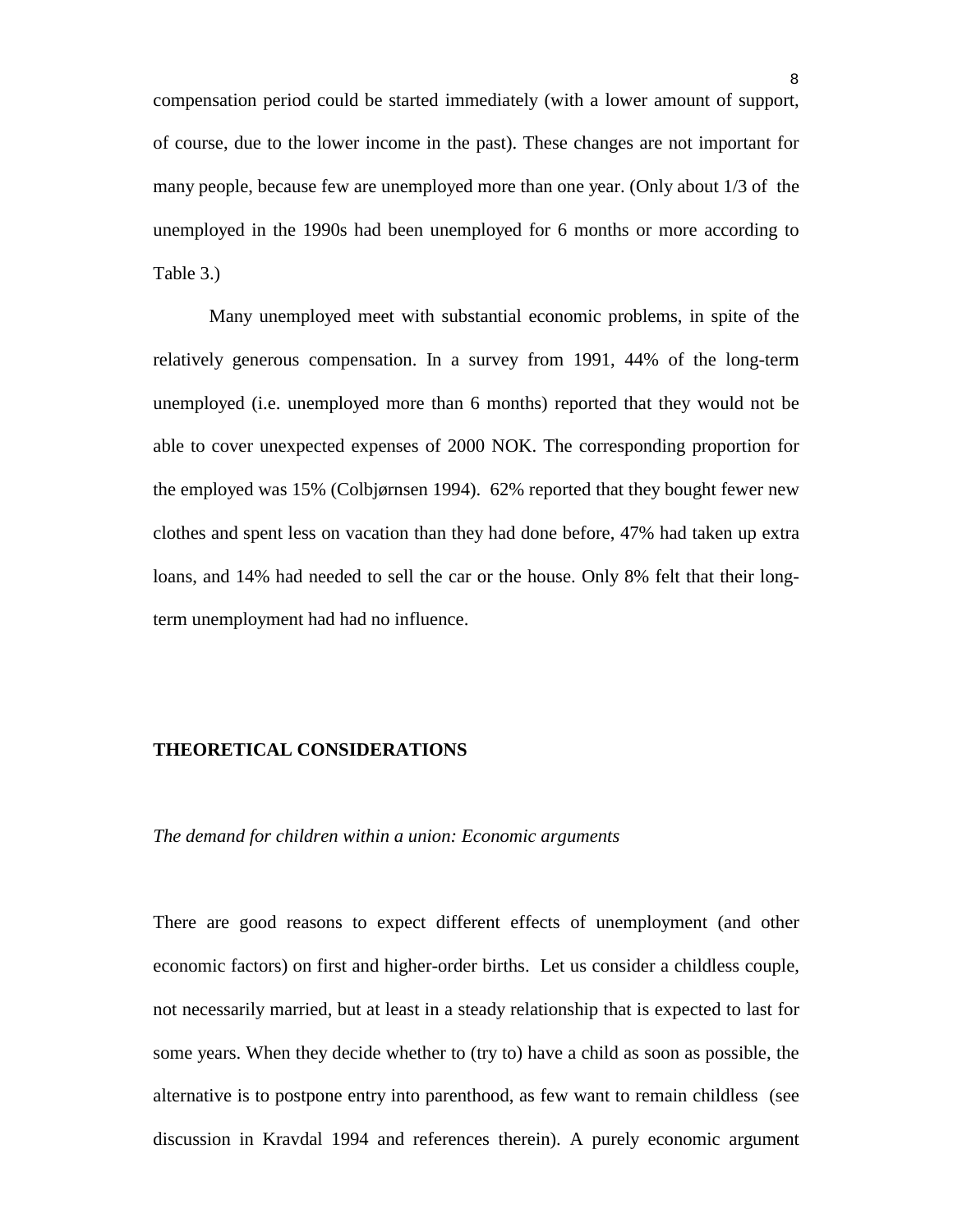would therefore be that the parents choose the timing that they expect will minimize the (life-time) costs of childbearing. For example, it would be disadvantageous to have a child while attending school because it might inhibit the parents from reaching a higher level of qualification, with a long-term penalty in terms of future income.

For a couple who already have one child, there is also obviously a quantum decision to be taken. They may decide not to have a child soon, even if it would be more expensive to delay childbearing, because costs would be too high anyway compared to current and expected income.

In accordance with these arguments, the best strategy for a childless couple would be to try to synchronize the period with very intensive child care needs (i.e. the first few years after paid maternity or paternity leave, which was 32-48 weeks with full compensation during the study period) with a period when one parent would not work anyway because of unemployment.

This means that, if unemployment is expected about 1.5 years later (and for a non-negligible subsequent period), the couple would need to conceive immediately to 'make use of' it. If, on the other hand, unemployment is expected later than that, they could just as well wait, and if it is not expected at all, there would be no particular incentive to rush for parenthood.

If current unemployment is considered an indication of the chance of unemployment about 1.5 years later, conception rates for the first born should be high during periods of unemployment. Assuming that mothers are still the primary caretakers, such effects should be seen for women's unemployment in particular.

However, it is not obvious that the unemployed have such expectations. A spell of unemployment rarely lasts another year (according to statistics that may not be widely known), and although the currently unemployed may realize that they have a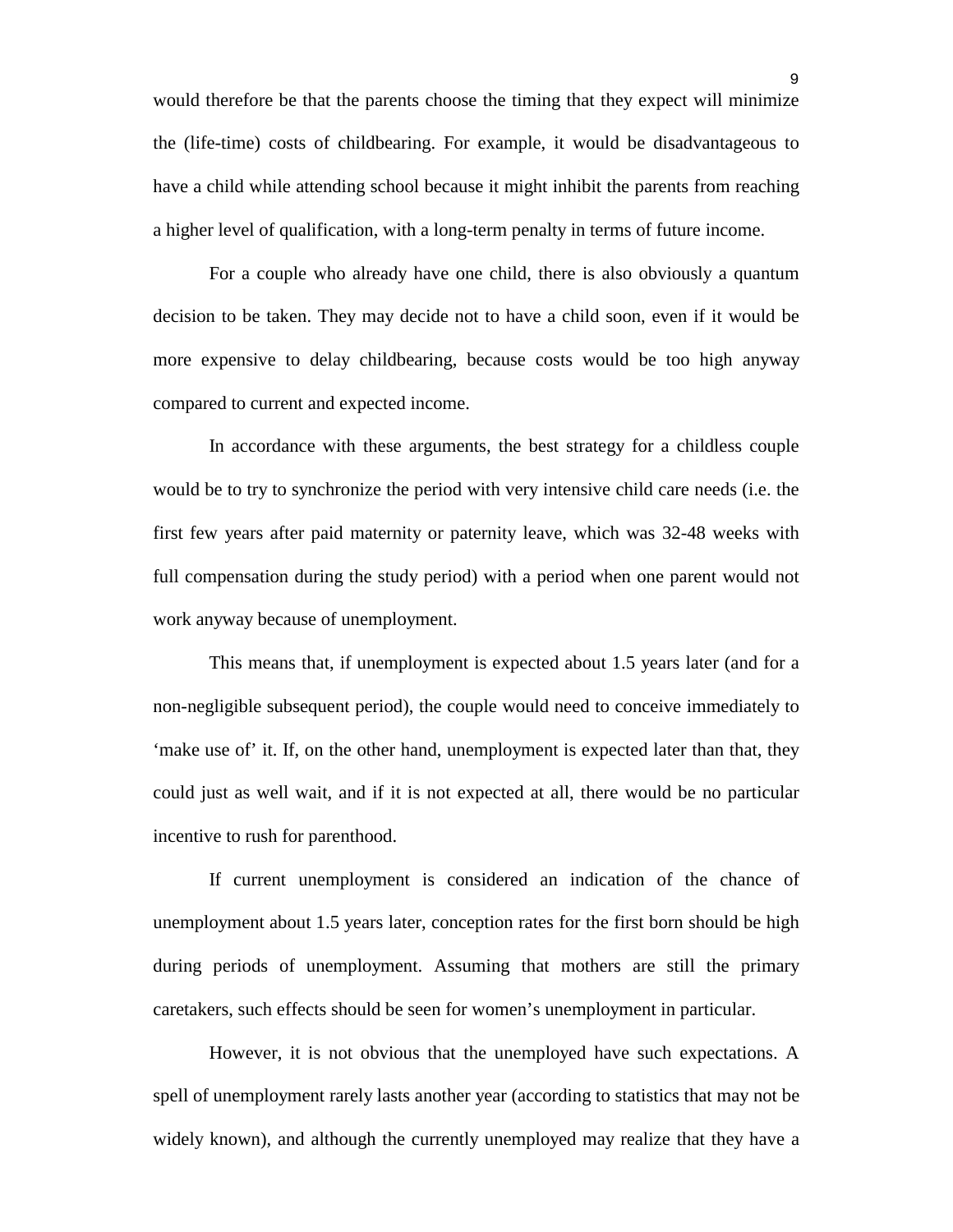higher chance of a later spell of unemployment than others, they do not necessarily have any ideas about its timing.

If the currently unemployed are more optimistic about the chances of getting a job, they may even see a reason to postpone parenthood. In the special situation where a maternity leave would delay entry into a new job, there would be an economic loss because labour income is likely to be higher than the maternity compensation based on a relatively low past income due to unemployment. Besides, a few extra months outside the labour market may reduce future earnings, depending of the speed of the human capital depreciation.

It is also possible that the unemployed expect to quite soon be offered a job, but a poorly paid one, so that opportunity costs would be relatively low compared to what they would be at a higher age. This would tend to increase first-birth rates.

Another economic argument that has been suggested as relevant for first births is that, unless costs of childbearing will be considerably higher as a result of delayed parenthood, the birth should be postponed until the income is higher (Happel et al. 1994). (In plain language, this is because a given cost will be easier to bear the higher the income, and because covering the costs through borrowing also has its price.) Under the assumption that men are the main breadwinners, such an argument implies relatively low first-birth rates when a man is currently unemployed.

Effects are likely to be different for higher-parity transitions. If the man has lost his job, and therefore has a relatively low current income and perhaps also suspects low future earnings, higher-order birth rates are likely to be low. This hinges on the assumption that child 'quality' requirements are not correspondingly reduced (but are shaped primarily by the past economic situation).

A woman who is (or, rather, expects to remain or to quite soon become)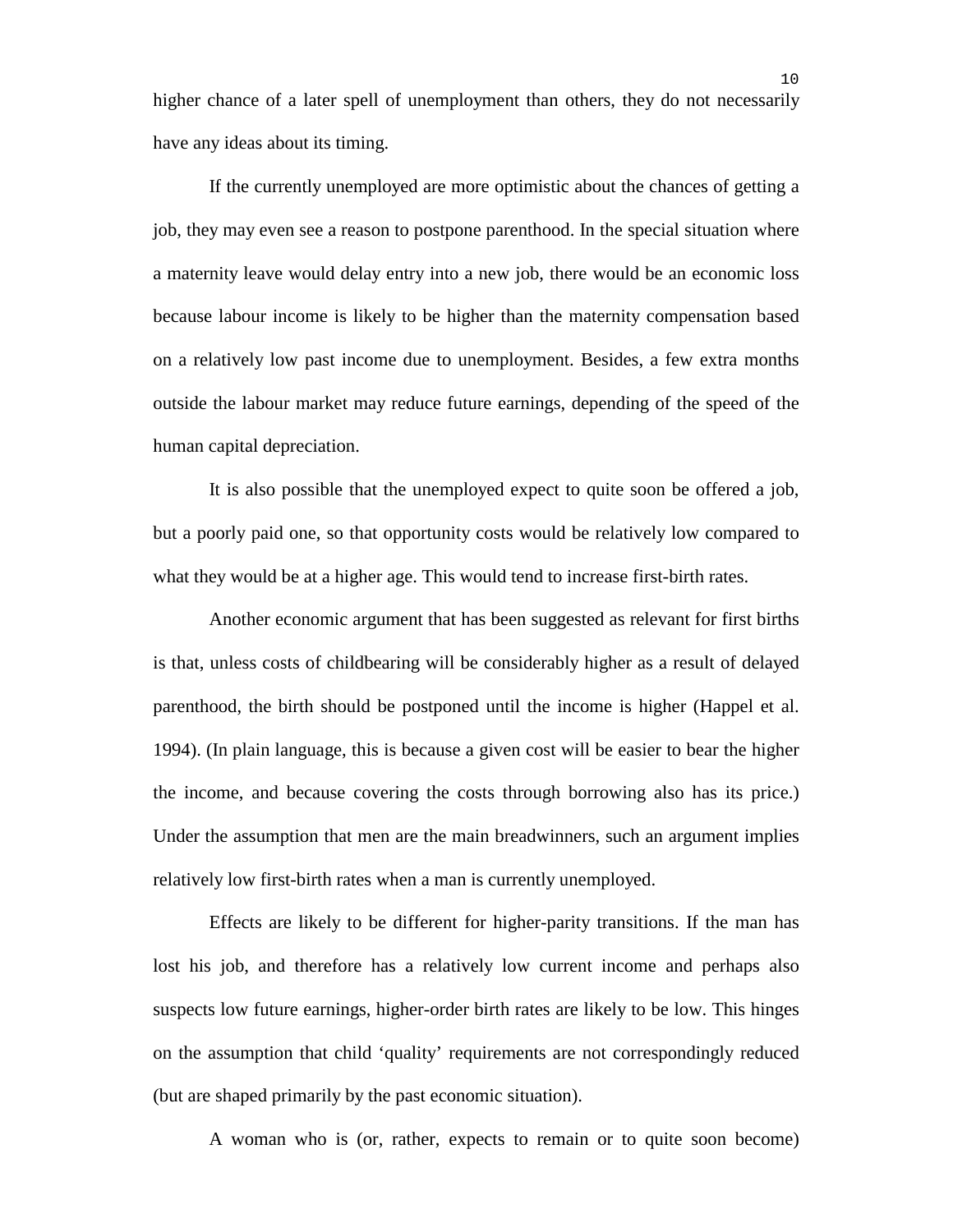unemployed will face lower costs of childbearing than the employed in case of immediate conception, and may exploit this opportunity. However, her unemployment also signals of poor contribution to the family income when the child gets older (and would not need intensive care anyway), so the effect on higher-order births is unpredictable.

The length of the spell of unemployment may also have an impact, but this is not easily predicted. For example, those who have already been unemployed for many months are perhaps more conscious about the possibility that they will experience unemployment in the future, and they will tend to have the poorest economy currently. On the other hand, they may consider the chance of remaining unemployed another year relatively low.

The unemployment of other people in the community is another factor of potential importance, because it may be a signal of a relatively high risk of future unemployment. As suggested above, this may possibly be of importance for the timing decision.

Another possible effect of aggregate unemployment is that it depresses wages generally. If women currently have low earnings because of this, and they assume it to be a temporary situation (although not ended within a year), they would have a good reason to conceive as soon as possible. Thus, if unemployment for women is of importance primarily for their wages, and men's unemployment is most crucial for theirs, the former would have a stimulating effect on first-birth rates and the latter a depressing effect.

Aggregate-level effects may also be seen for progressions beyond parity one. If unemployment for the same sex is considered an indication of future unemployment, and if men's earnings are most important for the family, one would expect the latter to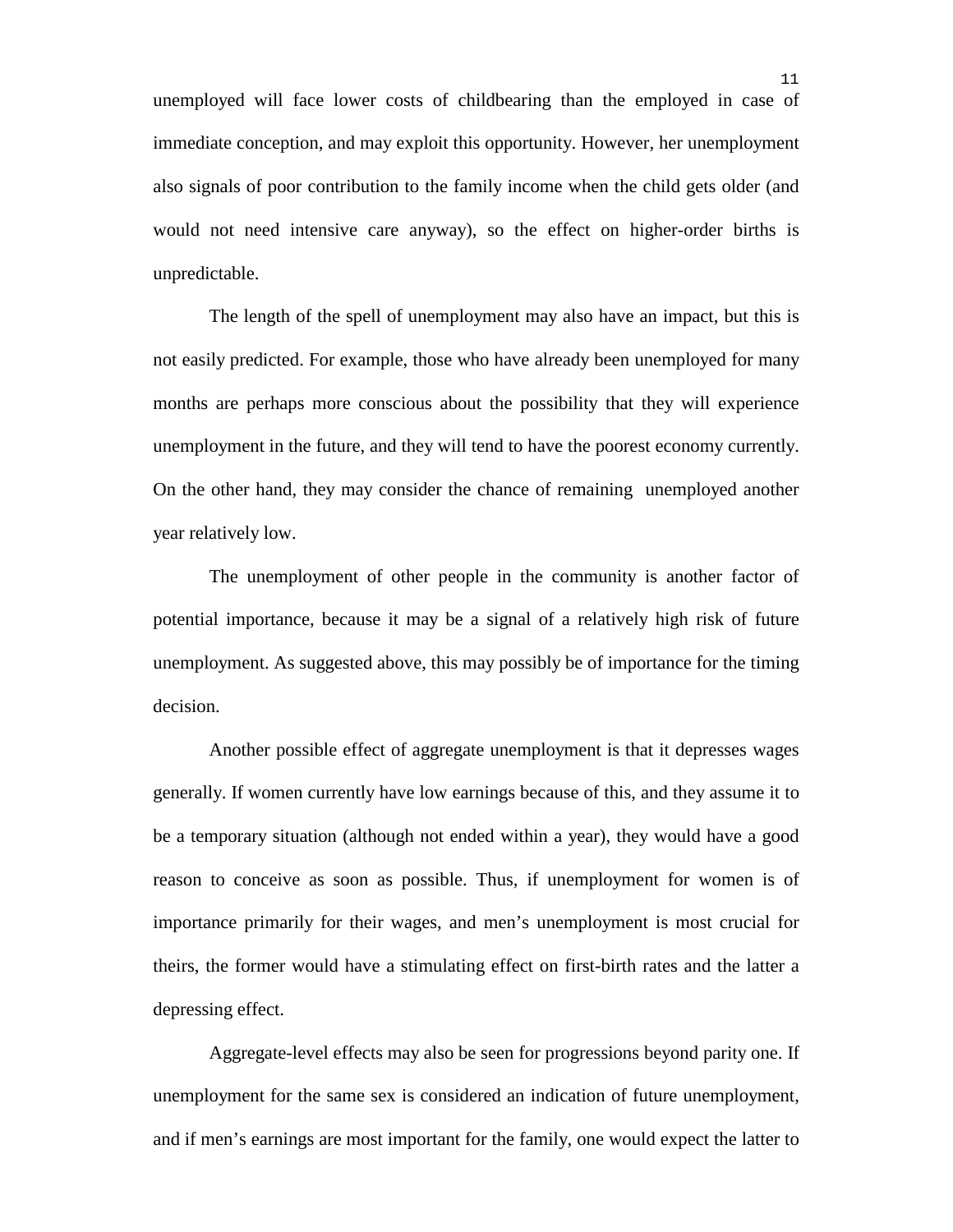have the most clearly depressing effect.

There is no obvious reason to expect the unemployment effect on higher-order birth rates to depend on parity, except perhaps that second births may involve less of a quantum (and more of a spacing) decision than third and fourth births. The unemployment compensation depends on the number of children (Kjønstad 1998), but the differences are so small that they cannot possibly be of any importance.

So far, it is the employed and the unemployed who have been compared. This is not unreasonable in a Norwegian setting. For example, at age 30-39, when most have completed their education, 94% of the men and 83% of the women are in the labour force (Statistics Norway at www.ssb.no). The difference reflects that some women with at least one child are homemakers. As discussed elsewhere (Kravdal 1992a), some homemakers may simply not consider employment an alternative, and would have low childbearing costs and low family income. However, this is likely to be a small group now. Most of the homemakers have probably not got access to adequate child care, or may feel that it is inappropriate to purchase child care. If this would be the case also after subsequent births, they will face high opportunity costs. In conclusion, the effect of registered unemployment for women with at least one child may well be more positive when it is compared with all who are not unemployed rather than only the employed.

A similar problem arises at the aggregate level. If many women in a municipality are unemployed, it could be because a large proportion of those in the labour force are unemployed, or because many are in the labour force and few are homemakers. The latter would contribute to a higher fertility in the area, according to the assumptions above.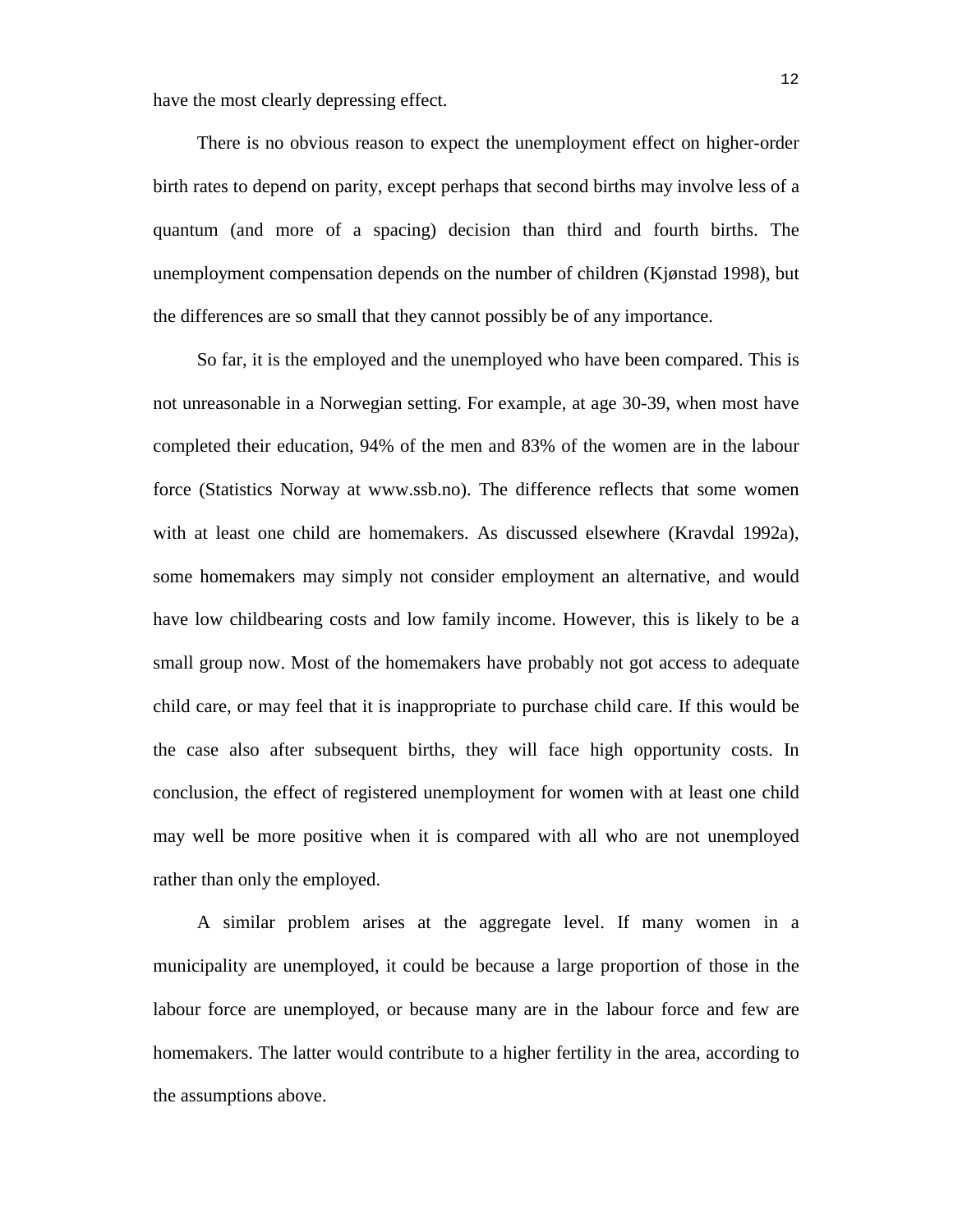#### *Other factors of relevance*

Also other causal pathways seem plausible, although the direction of these effects is not easily predicted. For example, preferences (given income and childbearing costs) may differ between employed and unemployed. Men and women who have no job may tend to consider life as meaningless and value the emotional returns to childbearing and –rearing relatively high compared to the satisfaction derived from other activities and goods. However, the opposite is no less plausible. Unemployed people may have a state of mind that makes contact with children more of a burden.

The arguments above are conditioned on living in some sort of stable relationship where both partners can count on each other for some time ahead. This would be the case for married couples and many cohabitors. Women who are single or have a relationship not involving sex would, of course, not bear any children, and for those in a more advanced dating relationship or in a consensual union with weak mutual commitment, fertility desires would probably to a large extent reflect the woman's own unemployment and its short-term consequences. This is because such a woman would tend to face great uncertainty. The current partner may not be around a few years later, and if she has another partner at that time, she would not know which economic contribution to expect from him. In addition, there would probably be many unintended pregnancies among these women.

Differences in sexual activity among women who are not in a 'stable' relationship will not be discussed here, except pointing out that some American studies have reported unemployment to be linked with high adolescent fertility (Ku et al. 1993; Klitsch 1994).<sup>1</sup>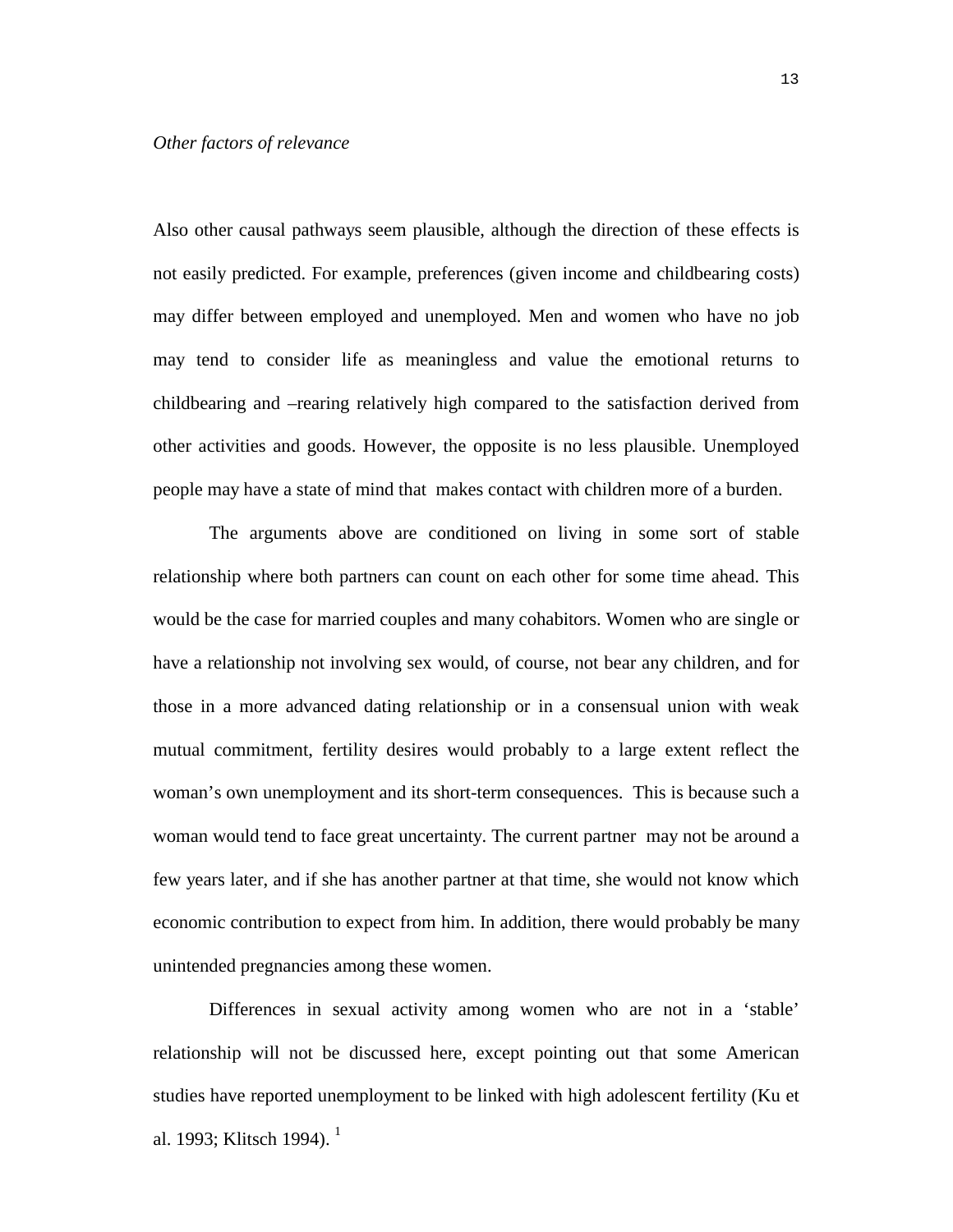Fertility among women who are not in a 'stable' relationship is probably not negligible in Norway (e.g. Kravdal 1997), and it may well be that their own unemployment stimulates birth rates. However, the overall differences in total fertility between unemployed and others must primarily be due to differences in the proportion who are in 'stable' unions and the fertility in these relationships. The latter has been discussed above. With respect to partnership, no firm conclusions should be drawn. According to the view that specialization between spouses is a major source of utility from a union, women's lack of income, which is signalled by her own unemployment and that of other women, would stimulate rather than undermine union formation and stability. The opposite would be the case for men, i.e. a woman living in a municipality with many unemployed men would relatively often not live in a marriage-like relationship. This constitutes an additional argument for the more pronounced negative effect of men's than of women's unemployment that is suggested above. However, according to a 'pooling-of-resources' model, women's earnings are just as important for union utility (Oppenheimer 1994). In that case, one would see a contribution to the effect of women's unemployment that would run opposite to the possibly positive effect stemming from a couple's cost considerations.

Unfortunately, the data do not allow the importance of partnership as a mediating factor to be checked. $<sup>2</sup>$ </sup>

#### **METHODS AND DATA**

#### *Data*

The data include all women and men born 1950-1982 who have lived in Norway for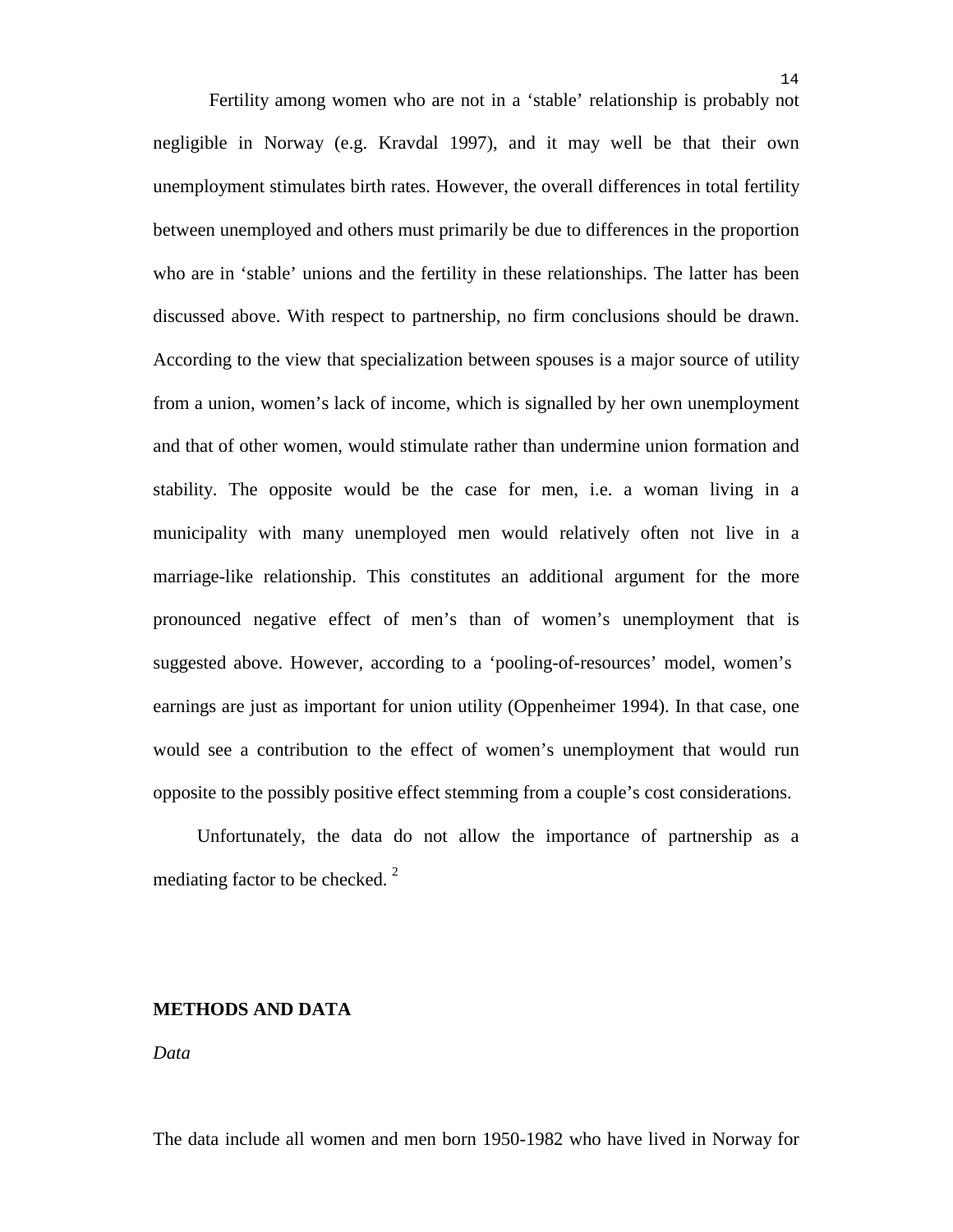some time between January 1991 and December 1998. Thus, men and women of age 16-41 can be studied throughout the observation period.

The variables are from different sources that have been linked by means of the personal identification number assigned to every Norwegian resident. Birth and migration histories have been extracted from the Central Population Register. The birth histories include date of birth for all children born alive to (or fathered by) the women and men in the 1950-1982 cohorts. The migration histories allow identification of the municipality in which a person has lived any given month of the study period. Data on unemployment levels and population sizes of these municipalities have been taken from the Municipality Data Base operated by the Norwegian Social Science Data Services.

Educational histories, which include the highest educational level as of 1 October every year and the enrollment status at that time, have been taken from the Annual Educational Statistics Files produced by Statistics Norway.

Data on spells of registered full unemployment have been taken from the register on job searchers (the so-called SOFA register) owned by the Labour Directorate. It is the lack of older data in this register that has dictated the choice of study period.

#### *Statistical approach*

As explained above, there may be substantial differences in unemployment effects between first and higher-order births. This study is therefore based on continuous-time hazard models estimated separately for first and higher-order births. In the first-birth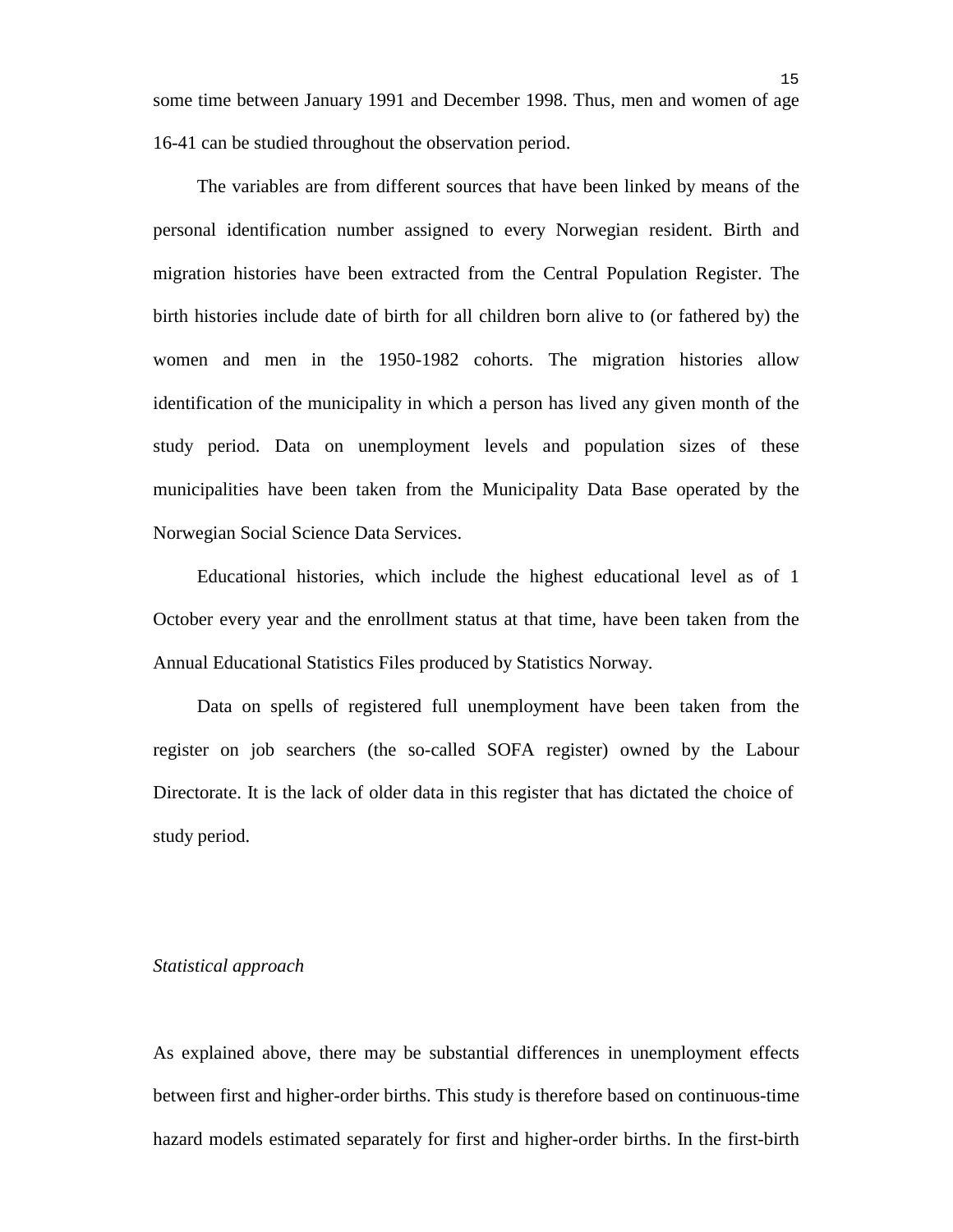models, individuals are followed from age 16 or January 1991, whichever is the latest, and censored at time of death or emigration, age 41, or the end of 1998, with the exception that they are excluded from the analysis during periods when they lived in another country. (Censoring at age 30 gave almost the same results.) Similar, but multi-episode, models are estimated for higher-order births, with parity as a covariate.

All covariates are categorical, and the hazard is assumed to be constant within 2-year age intervals and 1-3-year duration intervals. Introductory checks revealed that this is a sufficient control for age and duration.

All unemployment and education variables, which are most likely to be influenced by an impending birth, are lagged. A twelve-month lag is used, to reflect that many childbearing decisions are taken well before conception, but a nine-month lag gave very similar results.

It is estimated how a woman's birth rate is influenced by her own unemployment, that of other women, and that of men. The latter captures also the effect of having an unemployed partner, if any. Given the woman's own unemployment, those who live in areas where many men are unemployed are less likely to live in a 'stable' relationship (according to the assumptions above), and those who *do* are likely to have a different (and supposedly lower) fertility because their partner more often is unemployed. To get an impression of the latter individual-level contribution, models are also estimated for men. In these models, the effects of individual unemployment reflect a combination of differences in union formation and dissolution between unemployed and employed and the importance of male partner's unemployment for fertility among 'stable' couples.

Partners' unemployment may well be correlated. This means that the individual effect of woman's unemployment according to a model such as that described above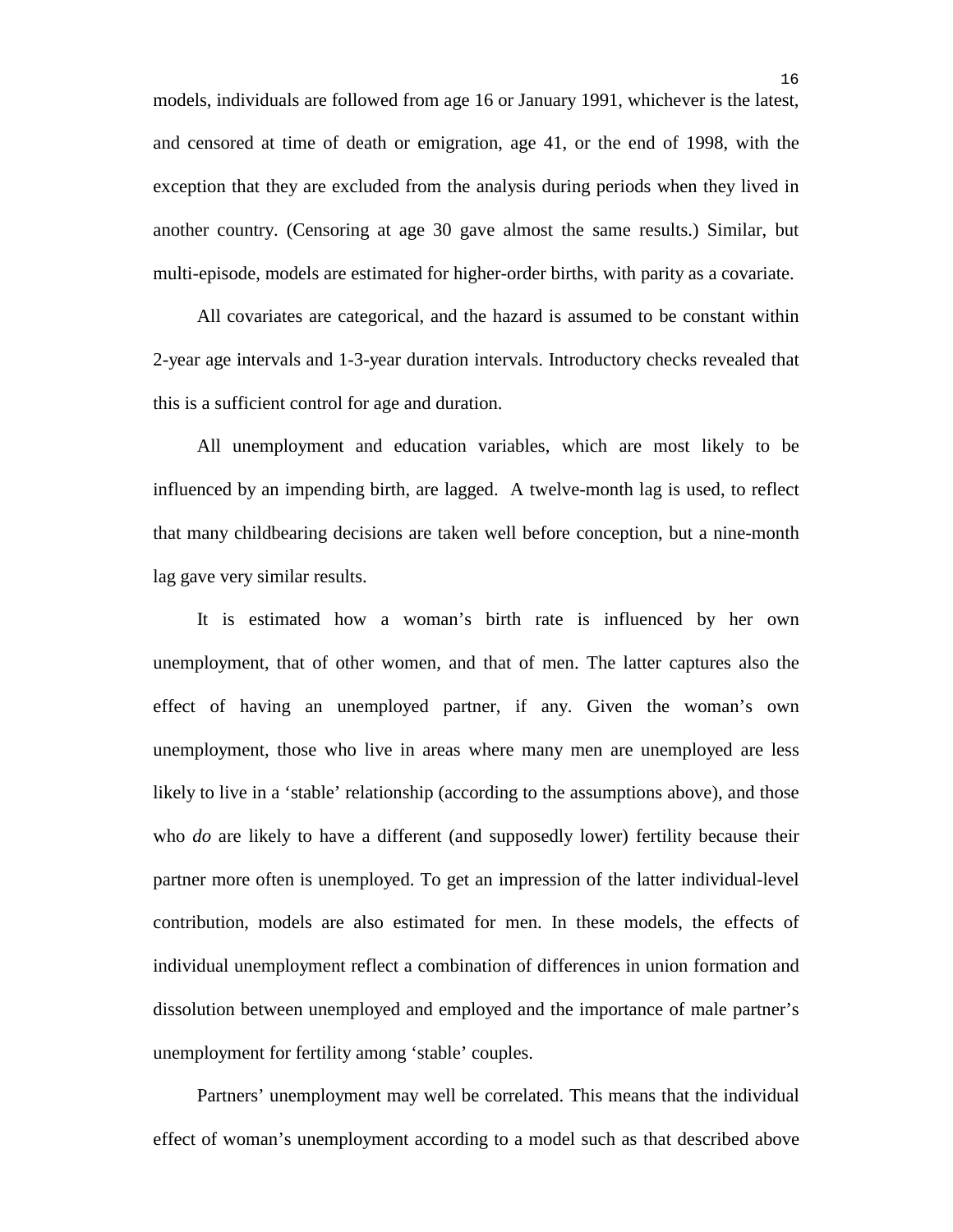(reflecting to a large extent, but not exclusively, the impact of the female partner's unemployment on a 'stable' couple's fertility), will capture also part of the effect of the partner's unemployment. Given the signs that appear in the tables below, the true effect of a woman's own unemployment will be less negative or more positive than the estimated effect. Similarly, the effect of a man's own unemployment, according to a similar paternity rate model, will capture part of the effect of the woman's unemployment. The direction of this bias is less clear.

Individuals who live in the same municipality may share some unobserved characteristics, which means that standard assumptions in regression analysis about independent observations are not reasonable. So-called multilevel models have been developed to handle these problems, and are now quite frequently applied in demographic research. Such modelling generally yields larger standard errors, but the differences are often small (see e.g. Kravdal 2001). In this large-scale study, all interesting effect estimates would probably be strongly significant anyway. In addition, there is no standard software that can be used for the estimation of multilevel hazard models with so large data sets. Such models have therefore not been estimated.

#### *Regressors*

The following are the main possible activities for these relatively young people:

- enrolled in school and
	- registered as unemployed at the Employment Offices (with or without right to compensation)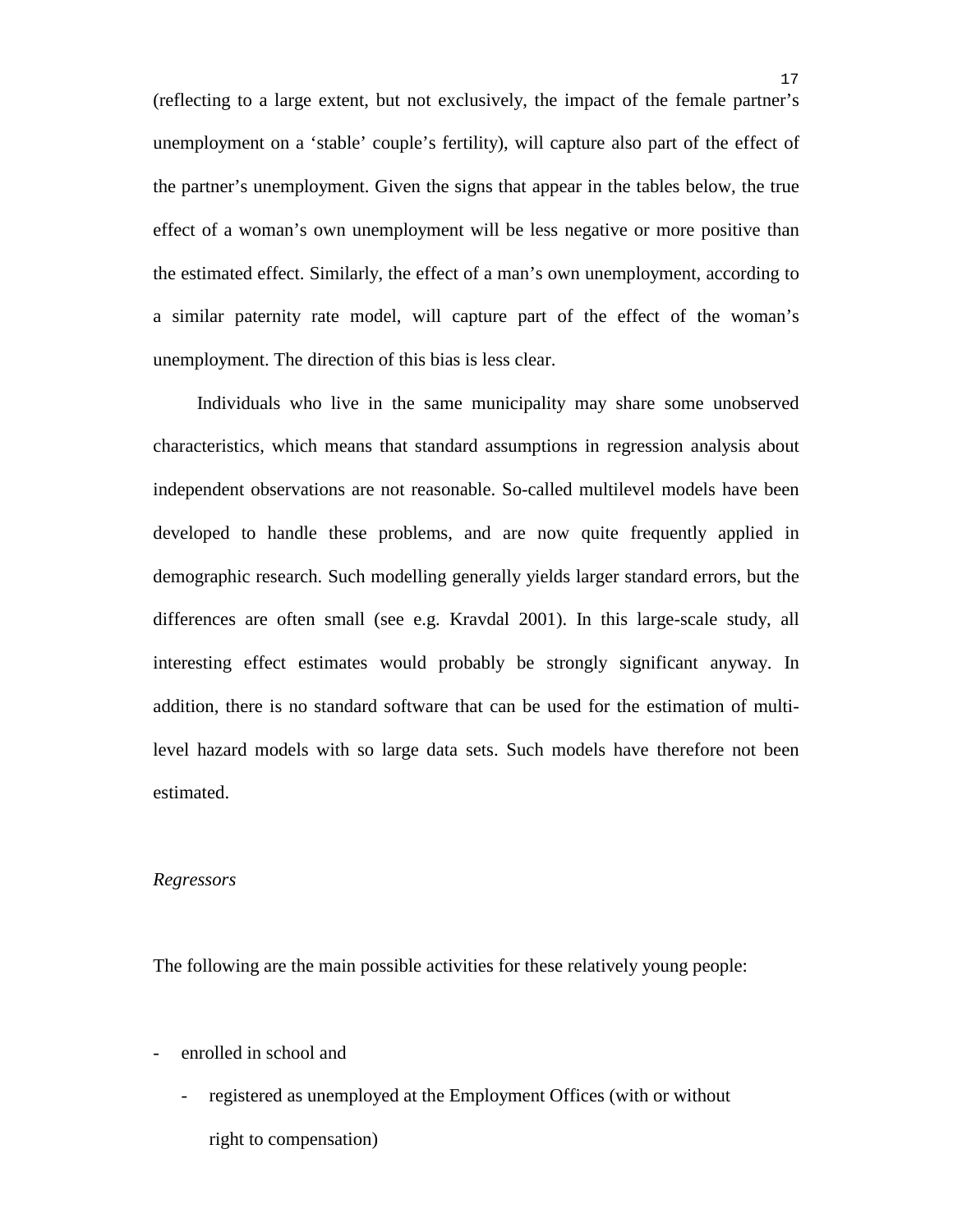- applying for jobs but not registered as unemployed
- employed
- not interested in work
- not enrolled and
	- registered as unemployed at the Employment Offices (with or without right to compensation)
	- applying for jobs but not registered as unemployed
	- employed
	- homemaker
	- military service

Relatively few of the persons enrolled in school are registered as unemployed at the Employment Offices. To be registered as unemployed, they need to be active job searchers, which is usually not compatible with studies (see above). Besides, many students will not be eligible for compensation, because they have also been enrolled the last few months and therefore have had a low income, and thus have little to win by being registered. Finally, a large group will simply not be interested in work, because they are involved in demanding full-time studies.

The data do not allow a detailed categorization of activities. It is merely distinguished between unemployed and not unemployed, and between enrolled and not enrolled. The main interest lies in the response to unemployment among those who are not enrolled, who are the largest group, and who would otherwise largely have been employed, if not homemakers (at parities above one, and generally more relevant for women than men) or in military service (only relevant for the youngest men).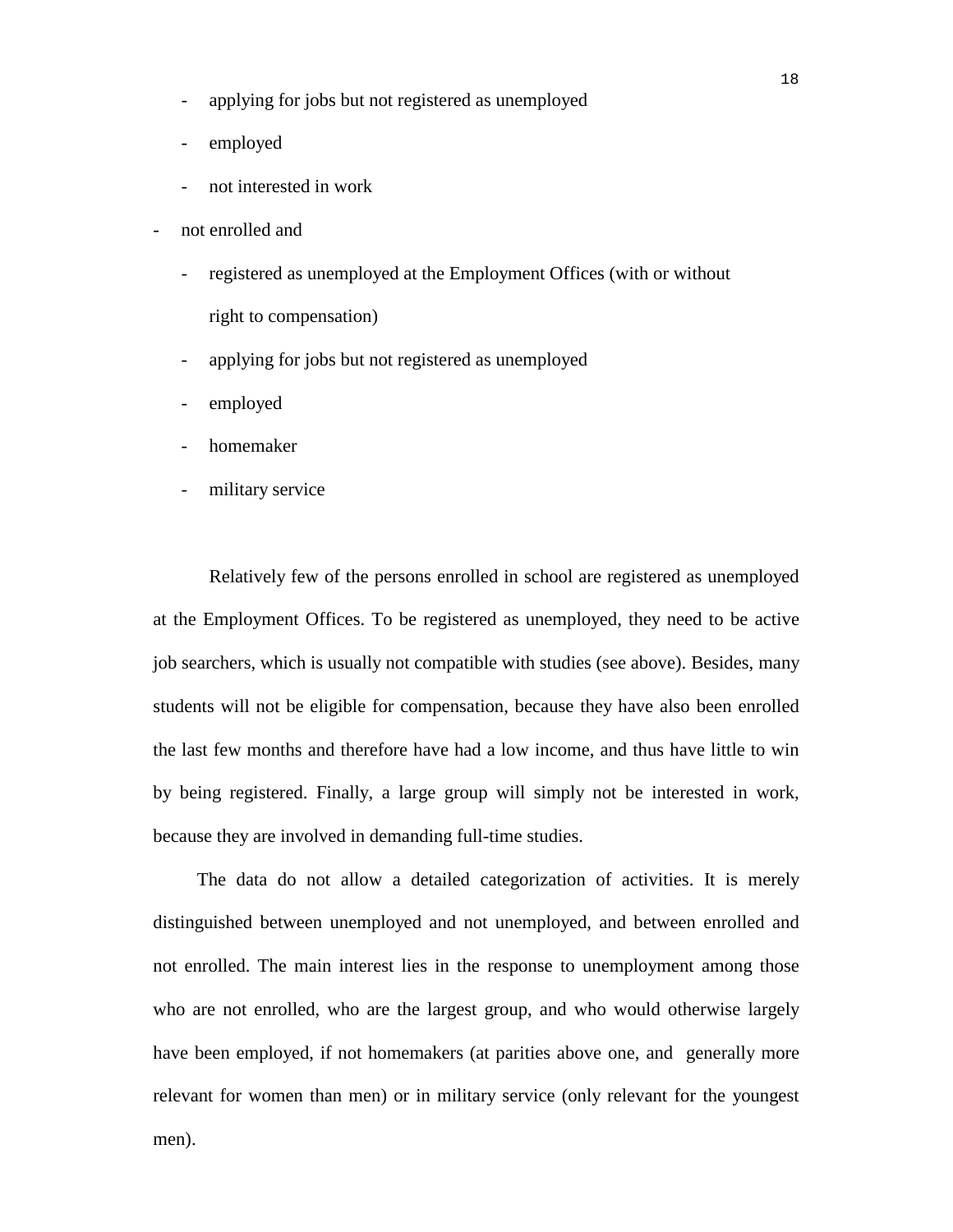It is the highest completed education (and enrollment status) as of 1 October every year that is available. The educational level is registered in 1-3 year steps.<sup>3</sup> The quite few individuals whose educational level is unknown are excluded from the analysis, but the results would not have been markedly different if they instead were included as a separate category.

School enrollment is not measured as accurately as unemployment. It has been assumed that people who are registered as enrolled 1 October a given year went to school all months from July that year through June the next. (Schools are, of course, usually closed mid-summer, but most people know in July whether they will go to school in September and later, and behave accordingly.). This means that some young adults who take short courses around 1 October are wrongly classified as enrolled also during the remaining parts of the school year. Conversely, educational activities finished before 1 October or started afterwards will be completely neglected. As explained below, this misclassification of enrollment cannot be critical.

Aggregate unemployment is assumed to be constant during a calendar year. It is defined as the weighted average of the unemployment levels in all municipalities the woman lived in during this calendar year, with weights reflecting duration of residence in each municipality. (The migration histories only cover the period up to 1997, and it has been assumed that no migration takes place in 1998). The unemployment level in a municipality is defined as the total number of men or women aged 16-39 who are registered (in the Employment Offices) as fully unemployed, as an average over the calendar year, divided by the total population in this age group.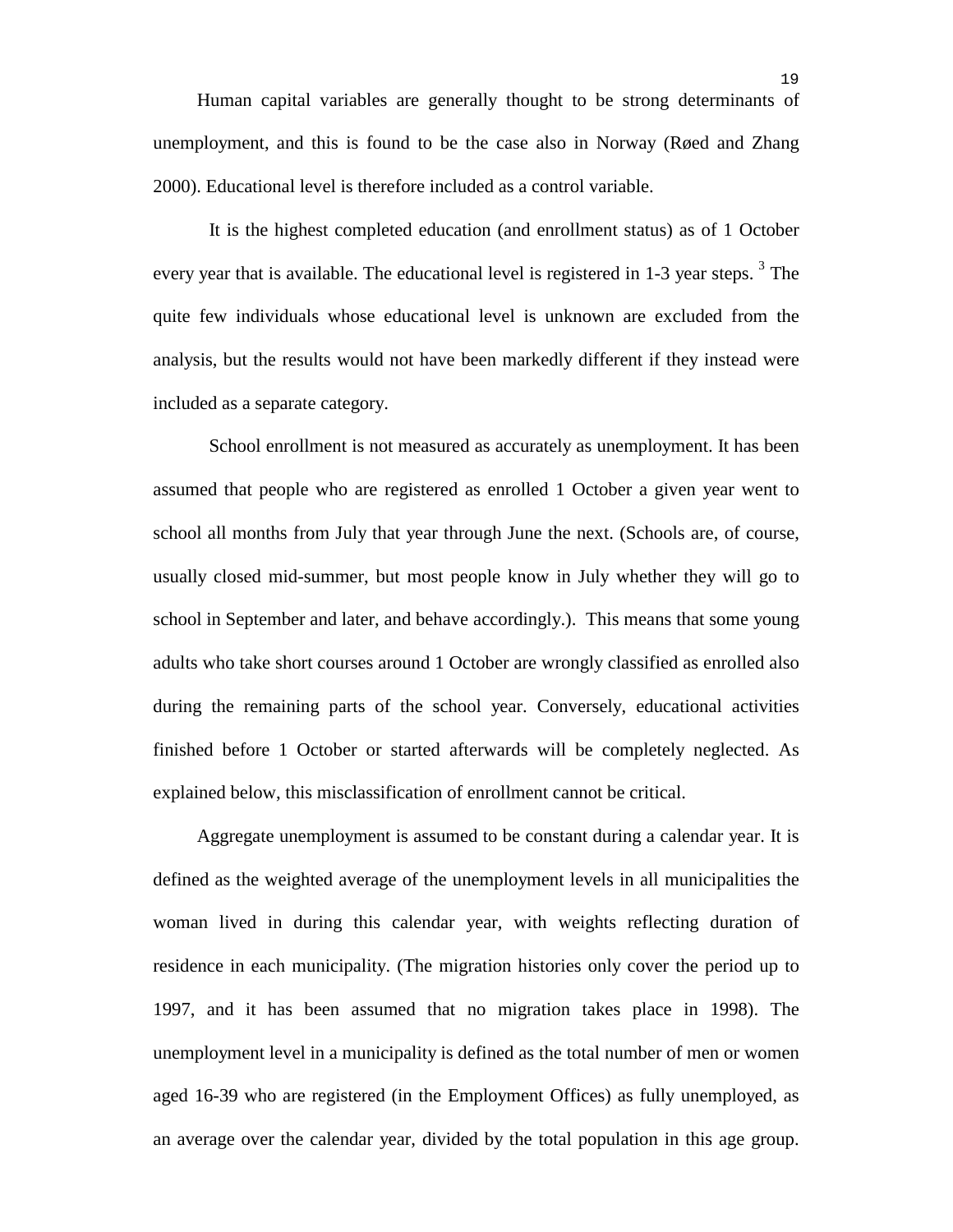According to this definition, the national unemployment has varied between 2% and 5% (6% for men and 4% for women) during the 1990s. This is slightly different from the figures shown in Figure 1 (and in most official statistics on national trends). The reasons are that different unemployment data are used (and had to be used, because data from the Labour Force Surveys are not available at the municipality level), that only people in the prime childbearing ages are considered, and that the denominator is the total population rather than the labour force (once again reflecting lack of data from the Labour Force Surveys).

The unemployment level varies considerably across the country. For example, communities where many people work in the public sector or in other industries that are not strongly challenged by international competition are likely to witness low unemployment rates. A varied labour market may also inhibit unemployment. In this study, an East / South+West / North+Middle indicator is included as a control variable in combination with occupational structure (predominantly primary, secondary or tertiary, according to a classification developed by Statistics Norway 1985). One might perhaps expect also a central/peripheral dichotomy to be important as a control variable, but that turned out not to be the case.

In principle, the estimated aggregate effect may reflect not only the impact that an elevated general level of unemployment would have on fertility, but that, for example, some people who plan to soon have a child move to an area with low unemployment. A simultaneous modelling of fertility and migration has not been attempted in this study.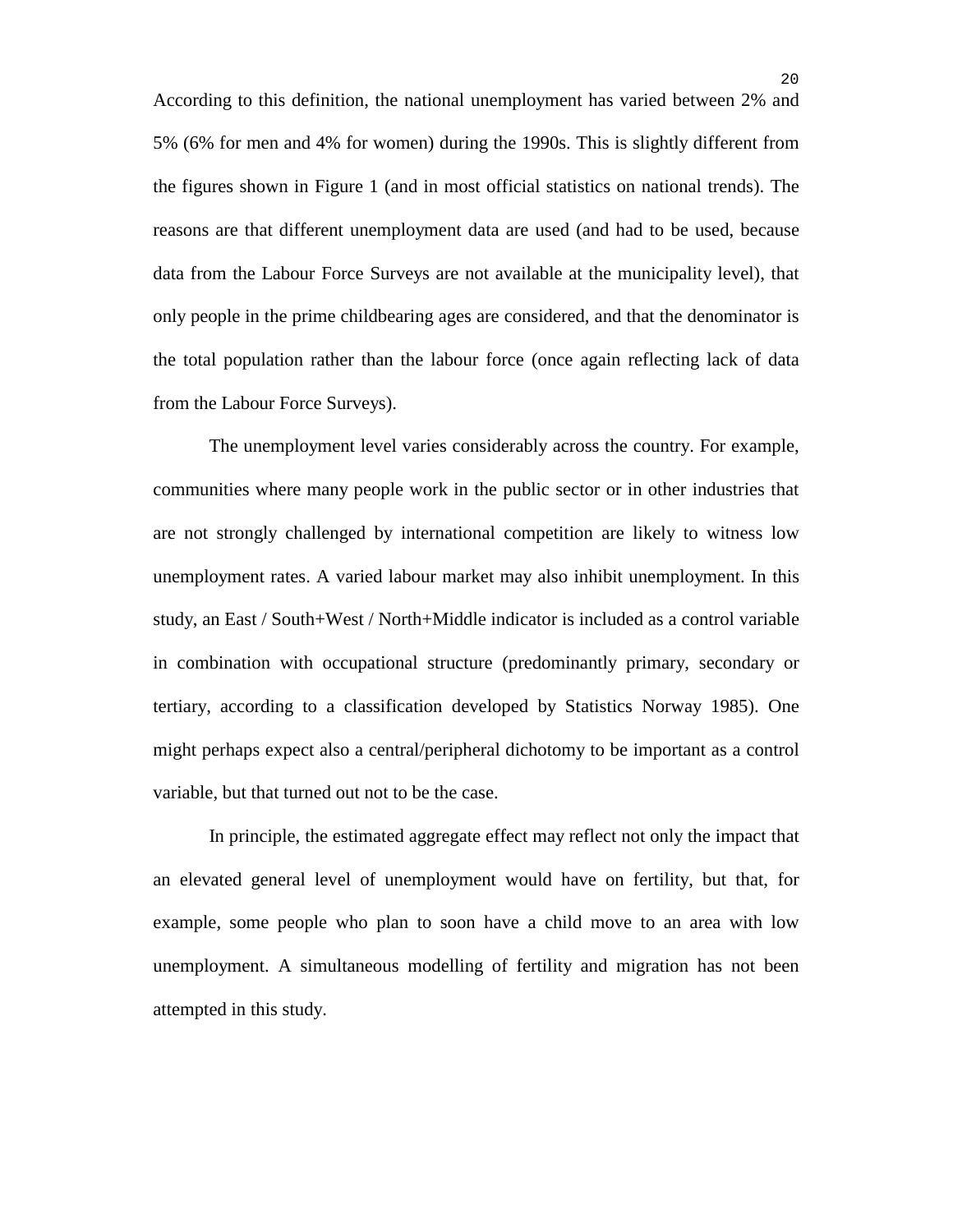#### *Simulations*

A Monte Carlo simulation is performed to see how the changes in birth rates induced by unemployment influence total fertility. Birth histories are generated for 10000 women, which was experimentally proved to be a sufficiently large simulation sample. Starting at age 16, a three-month birth probability (easily calculated from the rate) is predicted for each woman every third month on the basis of characteristics at the beginning of the three-month interval and the model estimates. A birth is ascribed to the woman within the interval if a random number with a uniform distribution over [0,1] is less than the calculated probability. Birth probabilities beyond parity four are assumed to be 0. The average number of births in this sample is the simulated total fertility.

A 'reference model' for women is first estimated. It includes only age, duration since last previous birth (when relevant), and parity (when relevant). The corresponding 'reference simulation' gives a total fertility of 1.85.

The next steps, reported below, are to find out how total fertility would be for a group of women who are subject to these 'reference' rates for first- and higher-order births except for a proportional change in the rates corresponding to the estimated net effects of own or other people's unemployment.

#### **RESULTS**

#### *Estimated effects*

As shown in Table 1, women who are unemployed display higher first-birth rates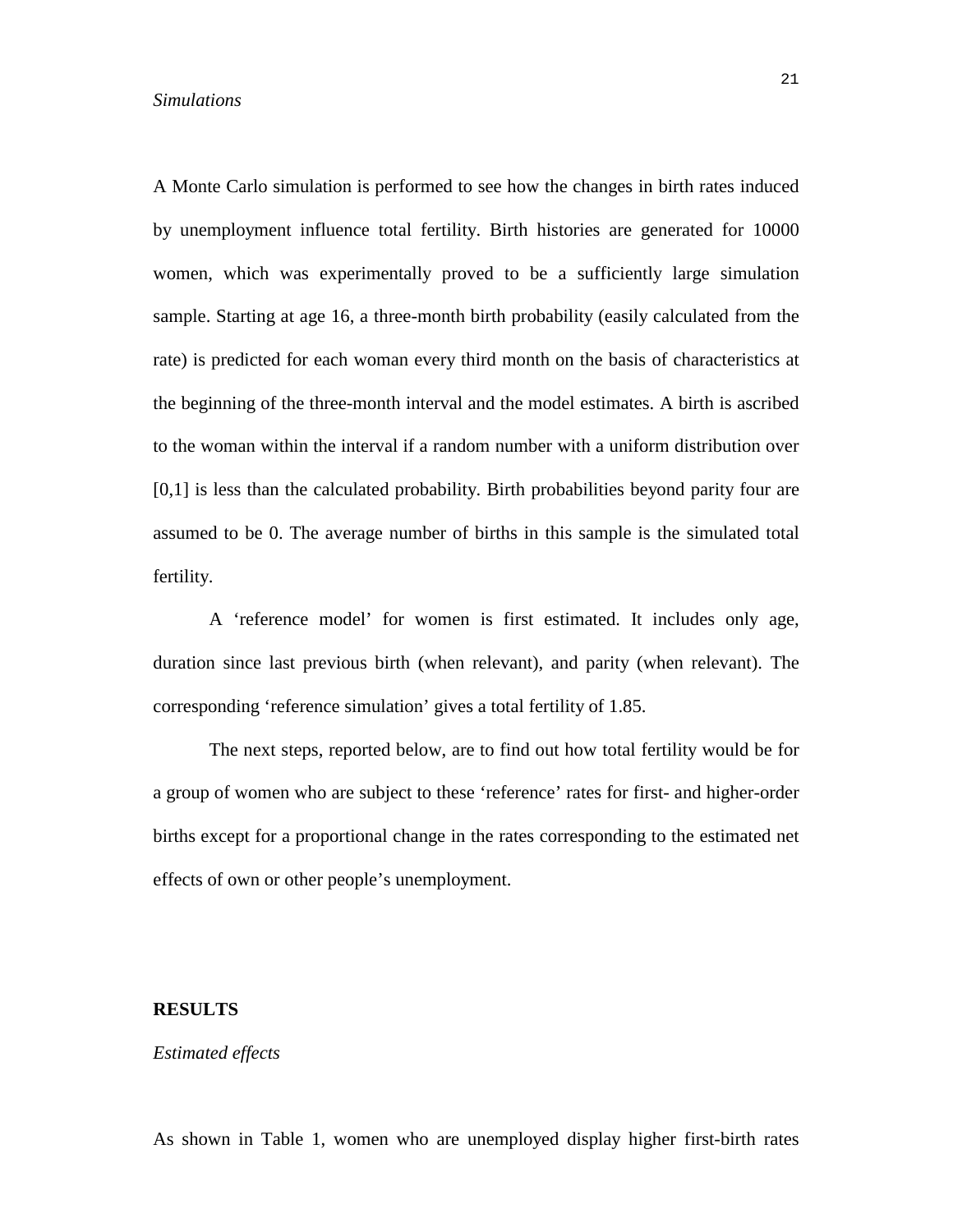twelve months later than do other women. This accords with the idea that they expect unemployment to stick with them for some time (but not many years), or expect to be offered relatively low wages for a while, and try to exploit this opportunity to incur low childbearing costs. The difference is 6%, when comparing among those who are not enrolled in school. On the other hand, higher-order birth rates are reduced by women's unemployment, but only by 4%.

#### (Table 1 about here)

As explained above, enrollment status is not fully known. Fortunately, even if the models are estimated without any consideration of enrollment, the main conclusions are not changed. The same effects appear for higher-order births (and in paternity-rate models), but the impact of unemployment on first-births becomes twice as strong.

Also the effects of aggregate unemployment fit reasonably well with expectations. Women's first-birth rates are weakly reduced by men's unemployment and raised by women's unemployment, whereas higher-order birth rates are negatively influenced by both men's and women's aggregate unemployment. The latter effect is sharpest for men's unemployment.

Only four categories are used for aggregate unemployment, with the fourth covering all levels above 5%. However, other models revealed that there were no substantial differences in fertility within this category.

Men's and women's unemployment are, of course, positively correlated, but the correlation factor is only about 0.65 (not shown), and with such a large number of observations (about 400 regional units and 9 years) multicollinearity does apparently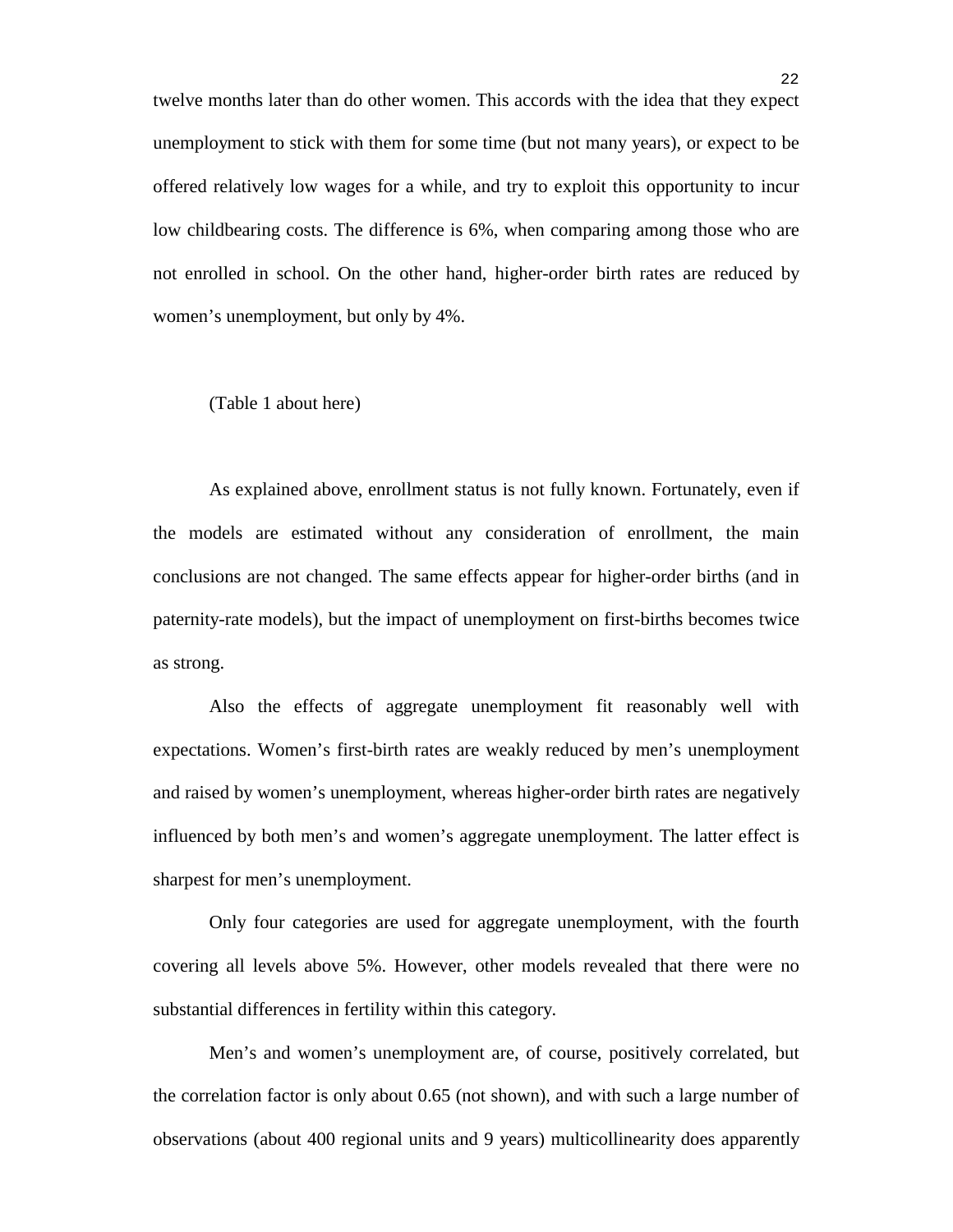not pose a problem. When only one of the variables was included, effect estimates were only slightly different, in the expected direction. Besides, the estimates were only marginally sensitive to alternative specifications of other regressors.

As explained above, a woman who lives in areas where men's unemployment is high has a fertility different from others partly because she has an unemployed partner, if any. The estimates from a paternity model gives an impression of this contribution. As opposed to the stimulating effect of women's unemployment on firstbirth rates, the effect of men's unemployment at the individual level is negative and quite large (Table 2). Also men's higher-order birth rates are clearly reduced (by 13%) by men's individual unemployment. The effect is markedly stronger than the corresponding effect for women. This also fits well with expectations.

In these paternity rate models, the effects of aggregate unemployment (not shown) are quite similar to those estimated in birth rate models.

#### (Table 2 about here)

Effects of length of unemployment are not easily predicted, and it is simply shown here, without any further discussion, that the positive effect on women's firstbirth rates is restricted to short-term unemployment (Table 3). Men's unemployment has a sharper negative effect on first-birth rates the longer it has lasted.

#### (Table 3 about here)

Effects of other variables, such as educational level (not shown) and enrollment, are roughly as found in other studies (Kravdal 1992b, 1994) and not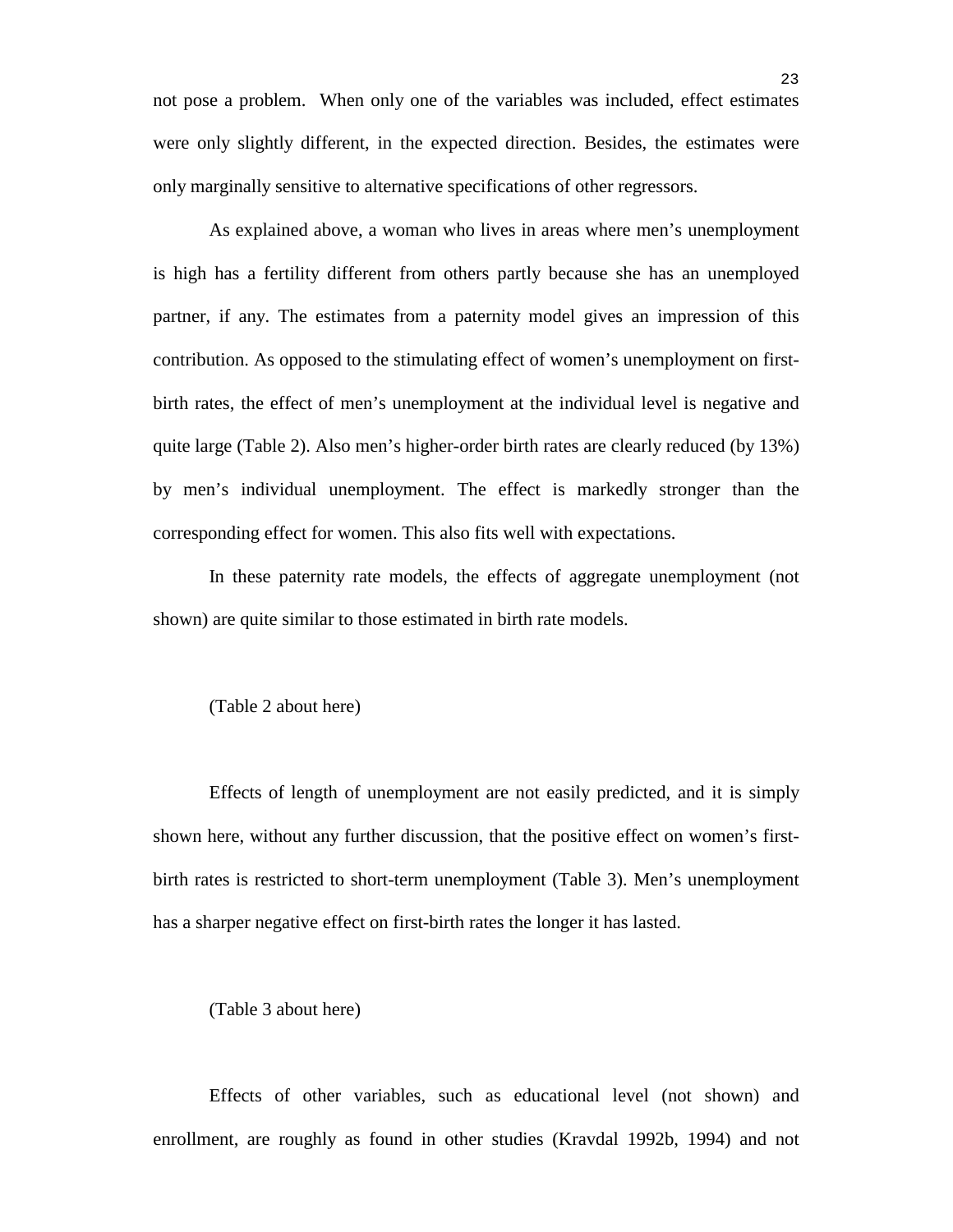#### *Simulations*

The individual-level impact of women's unemployment is indeed negligible. Simulations show that a group of women exposed to the 'reference' birth rates, except for a proportional increase of 6% in first-birth rates and a reduction of 4% in higherorder birth rates, have a total fertility raised by 0.024 compared to the 'reference' simulation. The lowest unemployment level for the 1990s was 2% for both sexes, and the peak levels were 6% for men and 4% for women (using numbers from the Labour Directorate, as described above). If women's unemployment increases from 2% to 4%, their average total fertility will increase by 0.02 \* 0.024 through an individuallevel effect.

However, there is also an aggregate effect. All women's first-birth rates will be raised by a factor of 1.04, and their higher-order birth rates by a factor of 0.97, if aggregate unemployment is increased from 2% to 4%. If there is a simultaneous increase in men's unemployment, from 2% to 6%, there will be a change in fertility rates of 0% for first births (because the 1.04 factor associated with 4% unemployment for women is combined with an estimate of 0.96 associated with 6% unemployment for men) and a change of 13% for higher-order births (the corresponding estimates being 0.97 and 0.90). This corresponds to a reduction of 0.082 in total fertility.

Part of this reduction of 0.082 is due to the larger proportion of women who experience a lower fertility because they do not have a partner, or who have a partner who is unemployed. According to the paternity rate model estimates, men who are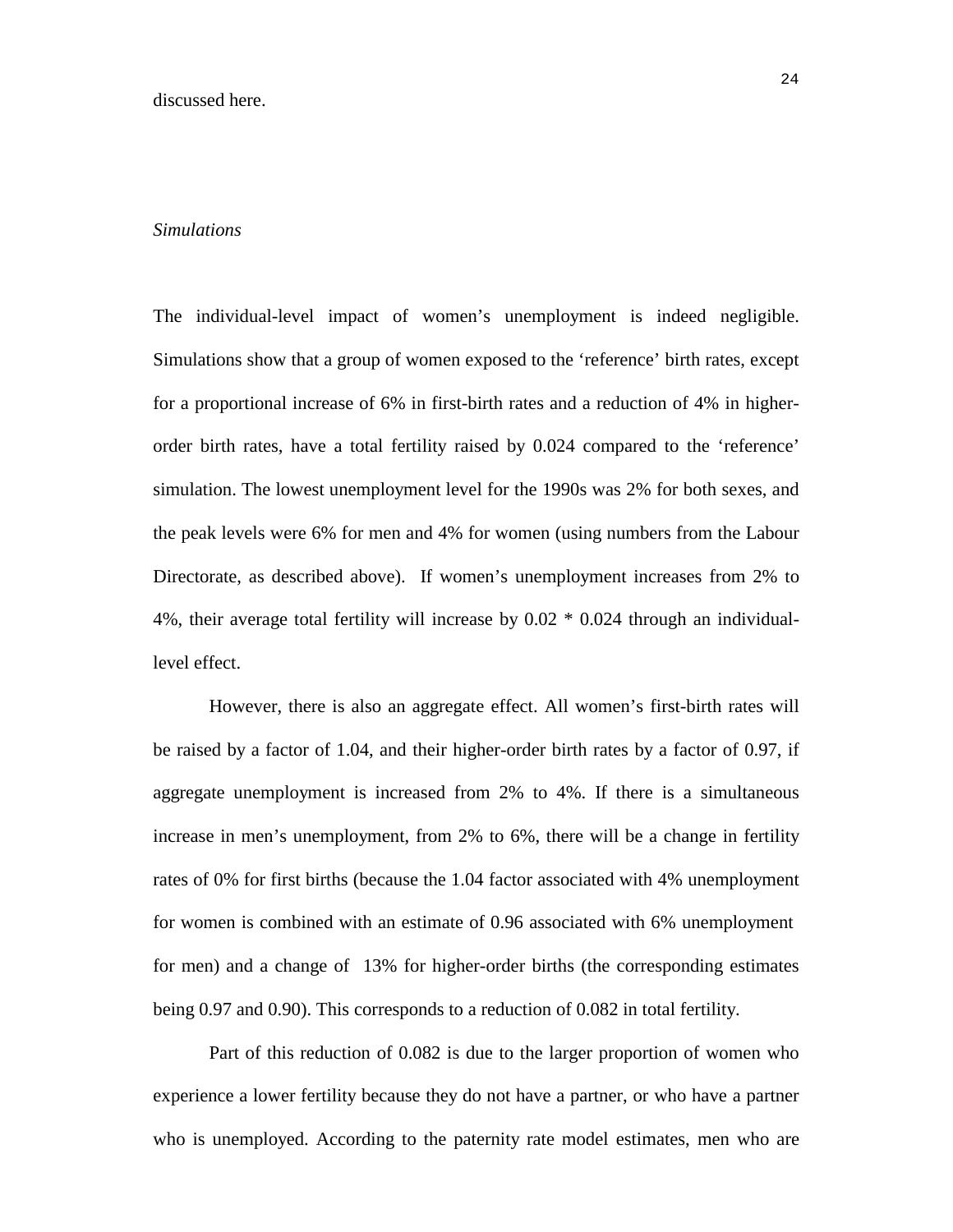unemployed will have a total fertility 0.264 lower than others (of which 1.81 is due to the lower first-birth rates). If the size of this group increases by 4%, the total impact stemming from the individual-level effects will be 0.04\*0.264, which is about 0.01. This reflects both that unemployed men probably are under-represented in 'stable' unions, and that fertility in these unions is low because of the male partner's unemployment.

Obviously, the aggregate contribution is the dominant one. This conclusion hinges, of course, on the assumption that the estimate of the aggregate effect is no more biased than the individual effect by the lack of control for potential confounders that are not available in the data.

Such results also nicely illustrate the need to incorporate macro-level variables in the models. If aggregate-level variables had been left out, the estimated individuallevel effects would have captured part of the aggregate effects, but only a very small one (not shown).

To summarize, slightly more women experienced the marginally increased fertility associated with own unemployment in 1993 than five years before or five years afterwards. Besides, slightly more experienced the substantially reduced fertility stemming from own partner's unemployment. This had little overall importance. What really mattered was that everyone reduced their fertility as a result of this increase in unemployment. Roughly, one may conclude that total fertility would have been 0.08 higher around 1993 if unemployment had been at the low level experienced during most of the post-war period.

More precisely, women who experience these birth rates associated with 4-6% unemployment throughout their lives will reach a fertility 0.08 lower than in the 'reference simulation'. A response of exactly this size is not necessarily seen in period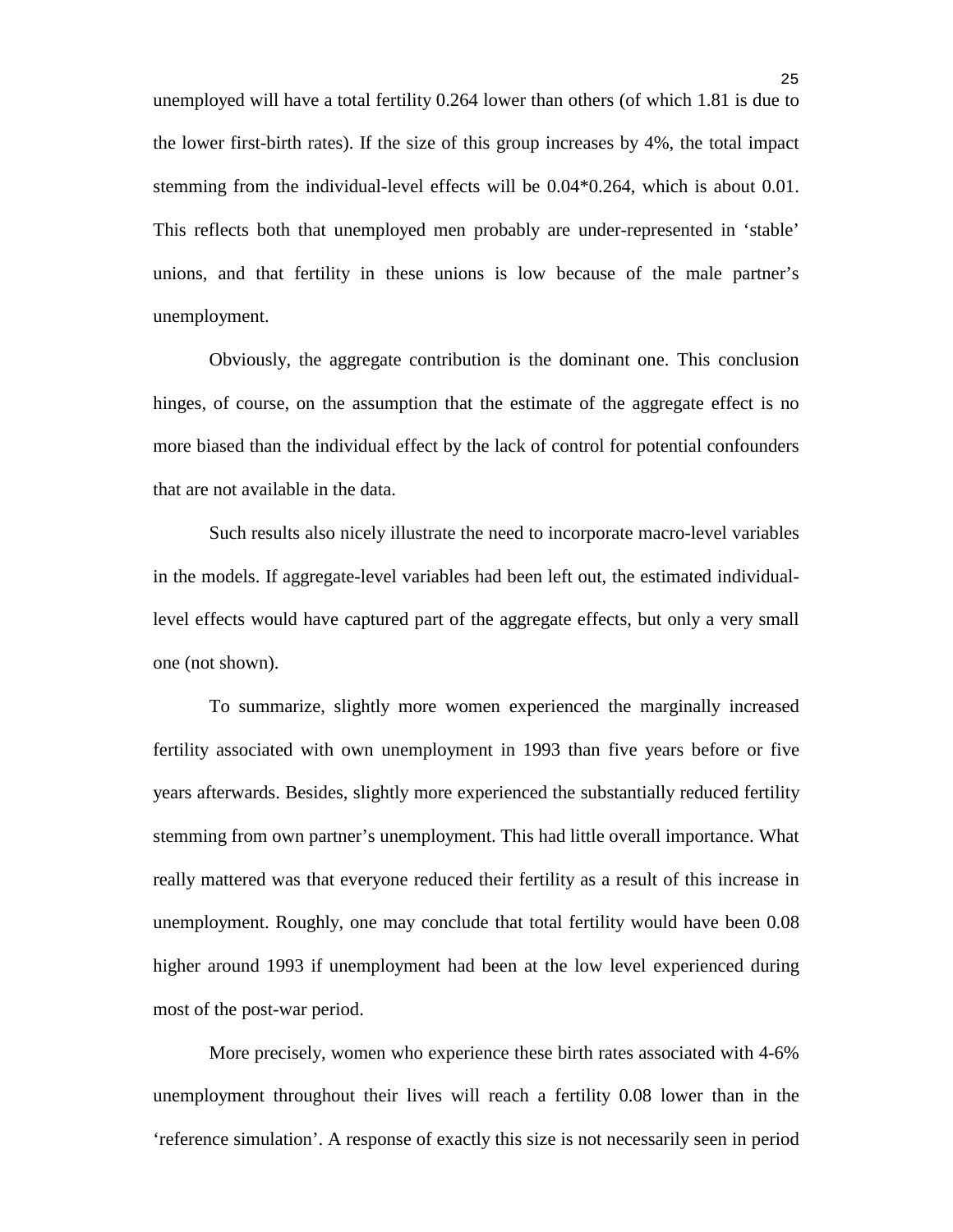total fertility. That depends on how the distribution over duration and parity is in the different age groups of the population. However, the differences may not be large. To illustrate this, an additional simulation was done on the basis of a starting distribution by age, parity and duration calculated from 1990 national population data. When birth rates were kept at the reference level for two years, then abruptly reduced to that associated with 4-6% unemployment, and one year afterwards turned back to the reference level, period total fertility was 0.11 lower in the third year than it would have been without this 'shock'. On the other hand, it was 0.015 higher the fourth year, 0.004 higher the fifth year, and only slightly higher the next ten years.

The length of unemployment has not been considered in these models. Of course, when unemployment at a given time of the year increases from 2% to 6%, it could be the result of a higher rate of entrance into unemployment, a longer duration, or a combination. To illustrate the importance of this distinction, assume first that there is a situation where 2% of the men are unemployed 0-5 months (more precisely, that 2% of their exposure time is in the state '0-5 months of unemployment'). In a second situation, 6% of the men are in this category. That means that average total fertility becomes 0.008 lower (according to simulations based on estimates in Table 3). Going to the extreme, a third situation could be that 2% are in the 0-5 category, 2% in the 6-12 category and 2% in the 13+ category (i.e. an increase in cross-section measure of unemployment exclusively due to longer durations). That would lead to a fertility reduction of 0.016 compared to the first situation. Of course, the figure 0.04\*0.264=0.011 referred above lies between these two figures. Effects of women's individual unemployment are small anyway. Thus, regardless of whether the increase in unemployment stems from higher entry rates or longer durations, it is obvious that the aggregate-level effects are dominant.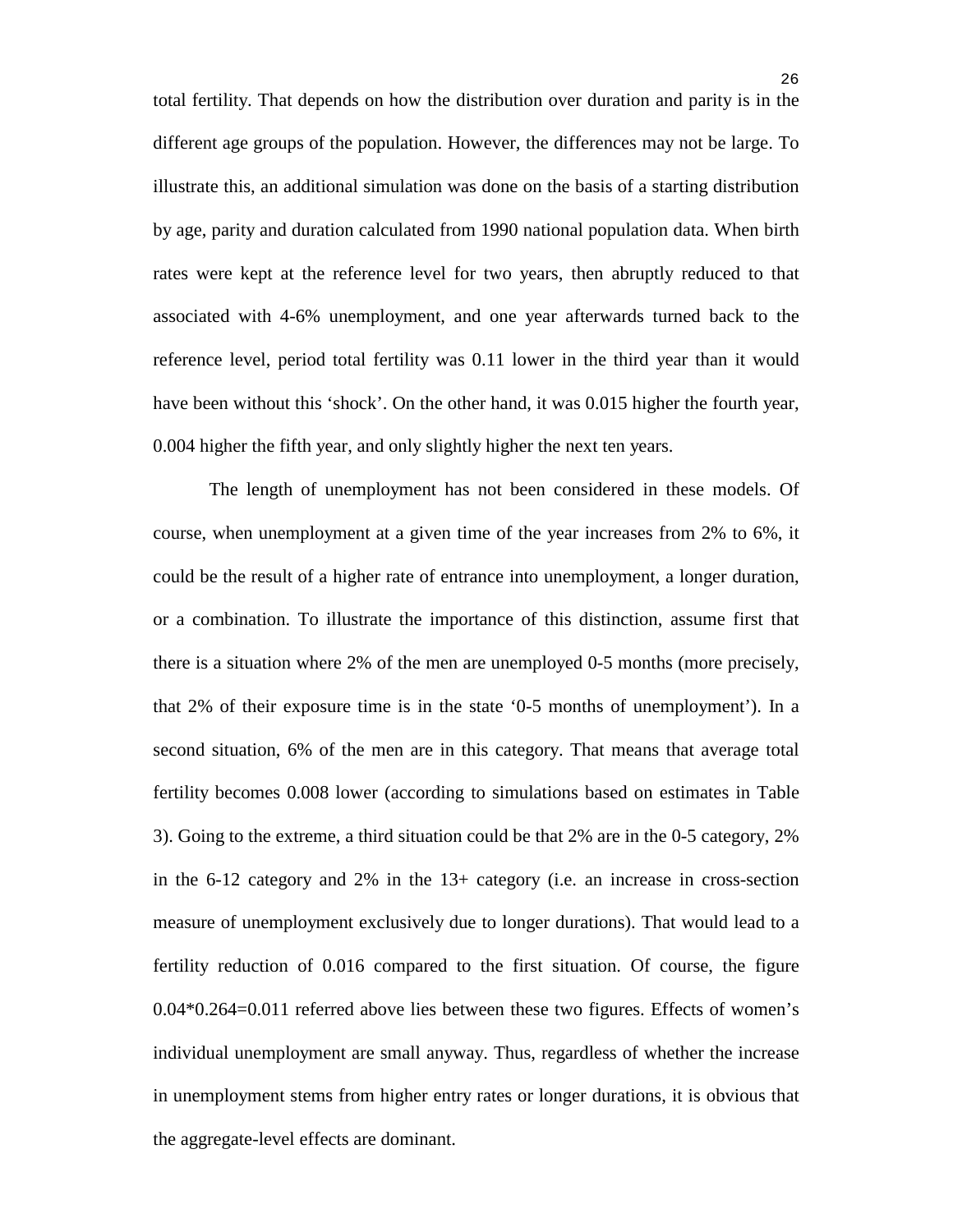#### *An unresolved puzzle*

Ending the investigation here would be convenient, as the estimates make good sense in light of the theoretical discussion. However, one might also like to see whether the idea of parity-independent unemployment effects for people who have already become fathers or mothers is supported by the data. Unfortunately, the results of this check are somewhat puzzling, and leave the researcher with quite a punishment for curiosity and thoroughness.

An interaction between parity and unemployment in the multi-episode model for transitions beyond parity one turned out to be strongly significant (not shown), and when separate models were estimated for each parity, a very clear pattern appeared (Tables 4 and 5). Individual unemployment has a stronger positive effect the higher the parity, with the change being most pronounced for men. Above parity two, there is even a significant fertility-*stimulating* effect of men's unemployment.

Also aggregate effects change across parity. In particular, fourth births are less markedly influenced by a combination of men's and women's unemployment than are the lower-order births.

(Tables 4 and 5 about here)

Various kinds of selection may lie behind these changes in individual effects. One possibility is that there is a subgroup in the Norwegian population who have generally high fertility and also respond less strongly than others to unemployment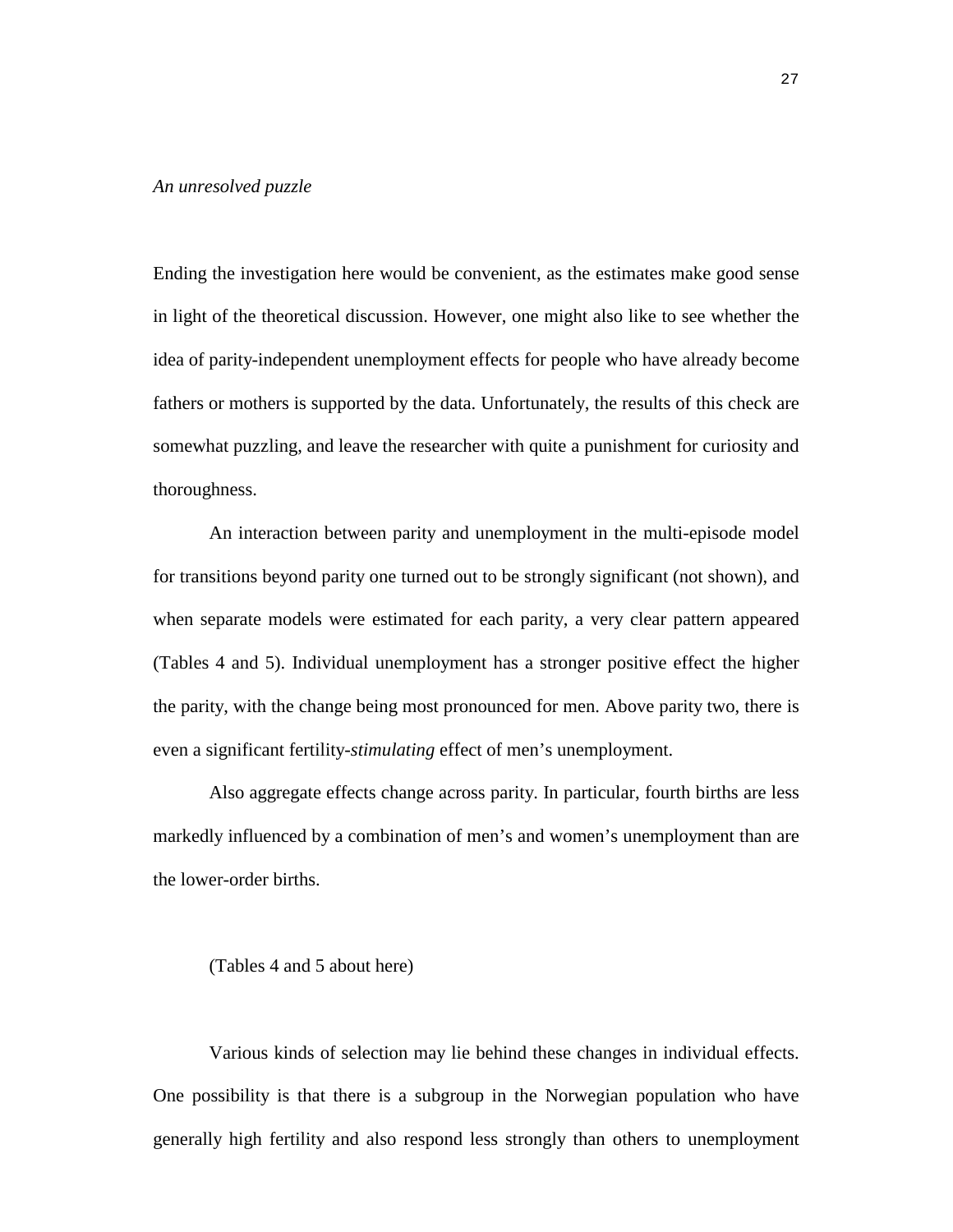(e.g. because of a tighter family network to rely on), so that even the unemployed have higher birth rates than experienced by the majority. Immigrants from high-fertility countries might possibly be such a minority group. If unemployment in the majority group reduces fertility sharply, and if current unemployment is linked with past unemployment, few of the unemployed at high parity levels will be from the majority group, and relatively many will come from the minority group. Average fertility among the unemployed may therefore be higher than among the employed, who will be more strongly dominated by the majority group (although with more representation from minority groups than at lower parities).

If unemployment effects are indeed confounded by, for example, ethnicity (or citizenship or country of birth) at high parity levels, and to a lesser extent at low parity levels, it also means that the first and higher-order birth rate models in focus of this study are misspecified. In that case, the effects that are estimated, with controls for education and a few community characteristics and demographic factors, are inadequate measures of the causal impact of unemployment on fertility. If ethnicity is the most important excluded variable, the causal effects of unemployment are probably more clearly negative than suggested by the estimates.

Another explanation could be that the group it is compared with, which includes the employed, homemakers and others without work (but not registered as unemployed), could be different at higher parities. For example, more of them might be homemakers, who perhaps have a relatively low fertility, as explained above. However, the interaction with parity is sharpest for men, among whom very few are homemakers.

Simulations based on estimates from parity-specific models for higher-order births give, of course, the same results as reported above.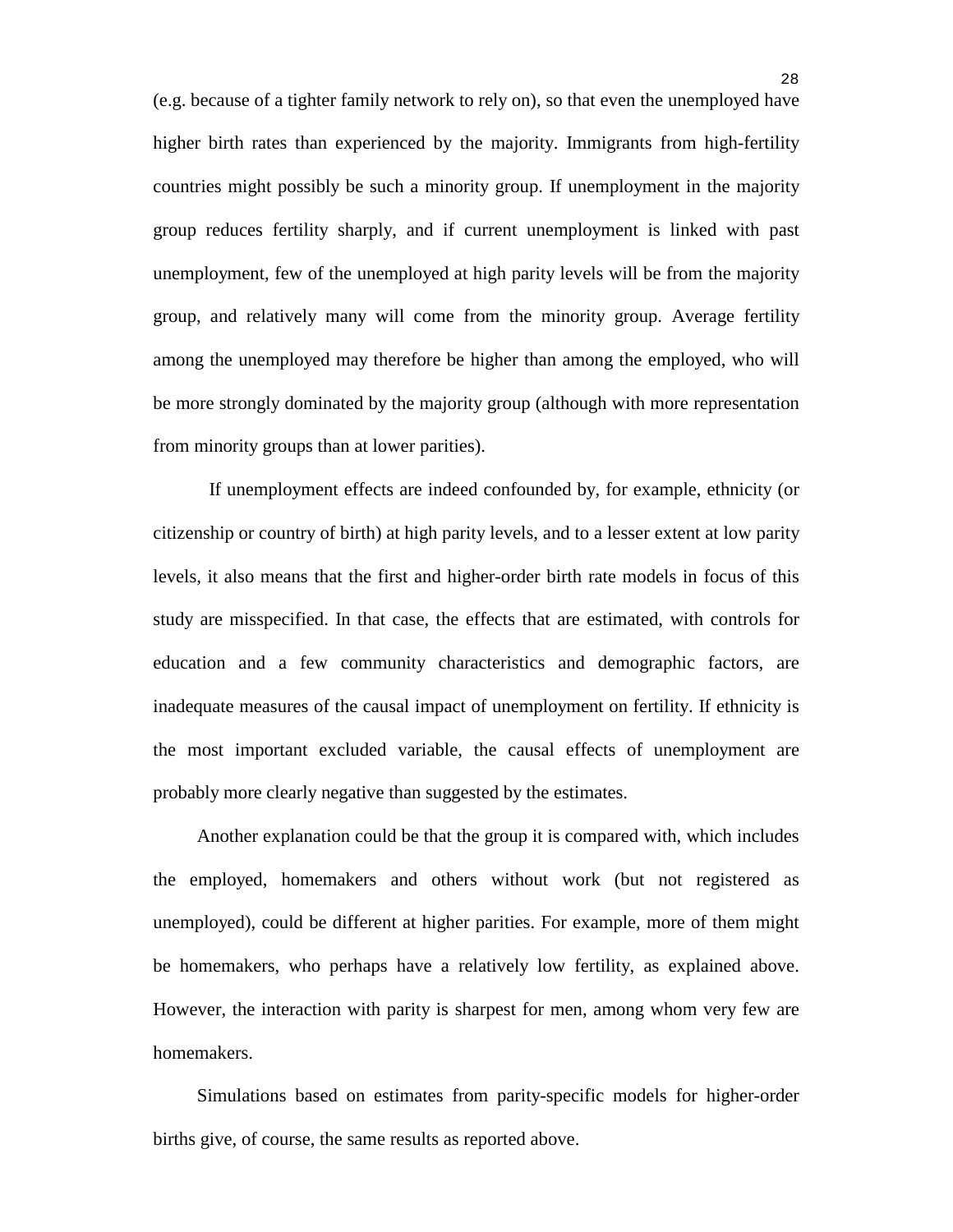#### **THE BOTTOM LINE**

Women's unemployment has a less fertility-depressing effect than that of men. In fact, it even seems to raise the first-birth rates. These results are obtained from models where the lower educational level of the unemployed is taken into account, but not other possible sources of spuriousness, such as their ethnicity.

On the whole, unemployment has had a modest impact on fertility in Norway. In particular, micro-level effects have been completely unimportant. According to simulations based on the model estimates, an increase in unemployment from 2% to 6% would reduce total fertility by only 0.01 through individual-level effects.

Macro-level effects are more important. Attempts have been made to control for potentially important confounders, such as occupational structure, but one can, of course, never know whether there are additional factors that should have been included (if available). According to the estimates, an increase in unemployment from 2 % to 6 % is associated with a reduction of fertility by about 0.08, as a combined individual- and aggregate-level effect. Stated differently, if unemployment in 1993 had been at the low level of 2% (or less), which was experienced during much of the post-war period, total fertility would have been 0.08 higher.

The data provide no opportunity to check the impact of the very high levels experienced in some other European countries. Besides, it could well be that the response to a given unemployment level would be sharper in a country with a less generous welfare system. Therefore, even though elimination of a 6% unemployment apparently would leave relatively little imprint on Norwegian fertility, one cannot rule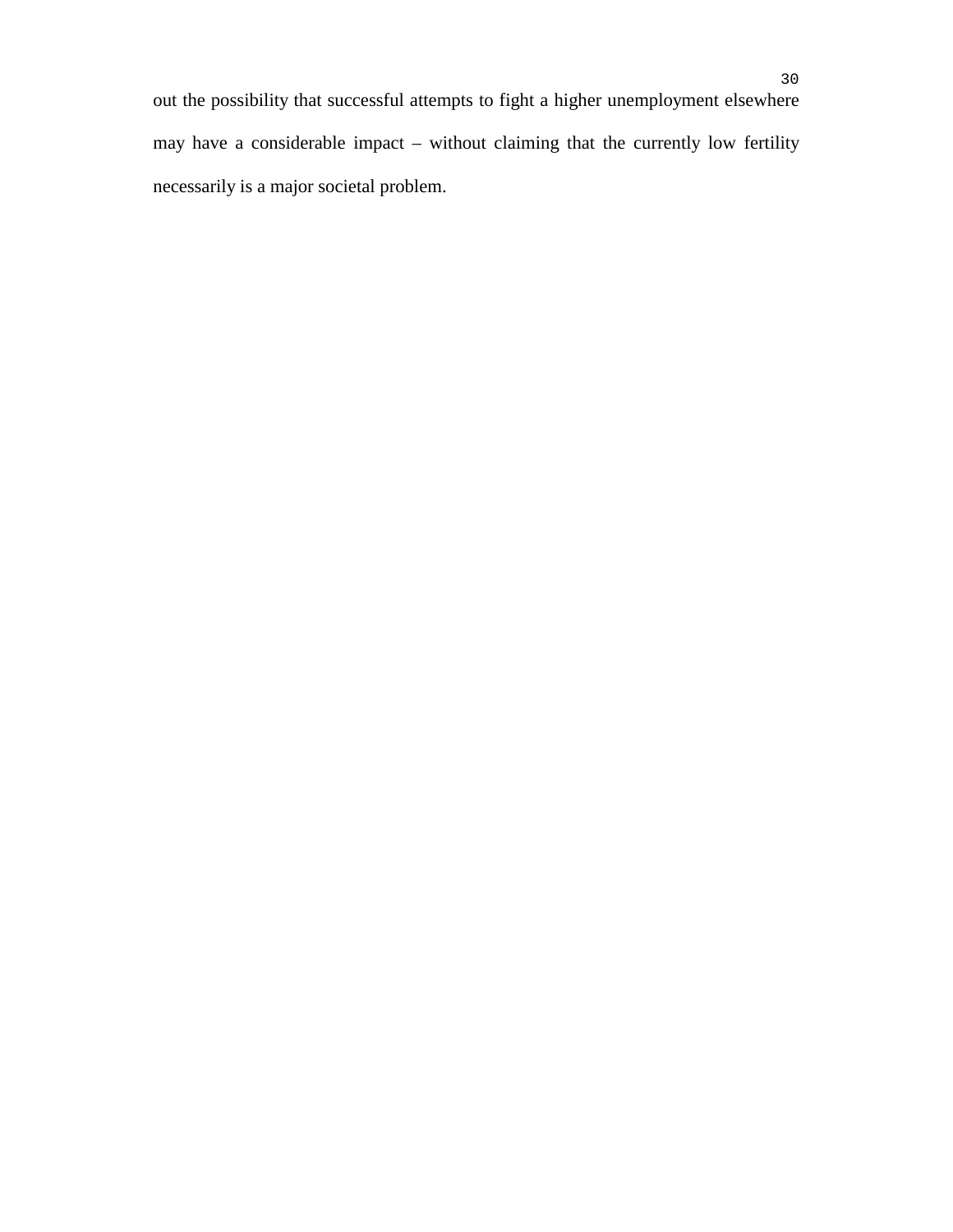#### **ACKNOWLEDGEMENTS**

A grant from the Norwegian Research Council was used to establish the individual data. Thanks are due to Statistics Norway for having linked the necessary data, and to the Labour Directorate for having permitted the use of unemployment data. The aggregate data were provided by the Norwegian Social Science Data Services (Municipality Data Base; 'Kommunedatabasen' in Norwegian). None of these institutions are, of course, responsible for the analysis of the data or the interpretations. Comments from Nico Keilman, Ron Rindfuss and participants in a seminar at Max Planck Institute in Rostock are greatly appreciated.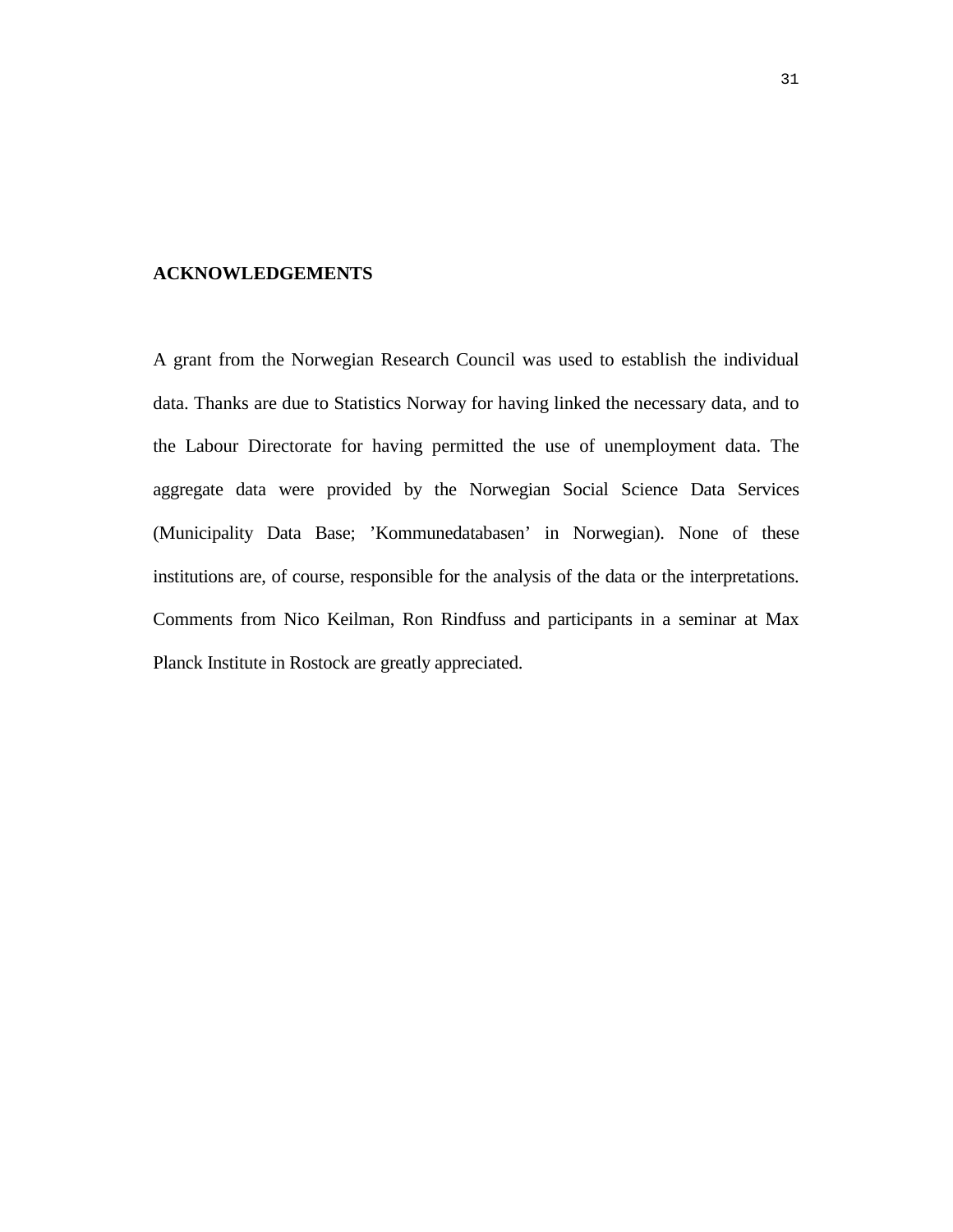#### **REFERENCES**

Colbjørnsen, T. 1994. "Fra elendighetsbeskrivelser til mestringsstudier", in A. Sandmo (ed.), *Perspektiv på Arbeidsledigheten*. SNF Årbok. Bergen: Fagbokforlaget.

DeCooman, E., J. Ermisch, and H. Joshi. 1987. "The next birth and the labour market: A dynamic model of births in England and Wales", *Population Studies* 41: 237-268.

Ermisch, J. 1988. "Econometric analysis of birth rate dynamics in Britain", *Journal of Human Resources* 23: 563-576.

Happel, S.K., J.K. Hill, and S.A. Low. 1984. "An economic analysis of the timing of first birth", *Population Studies* 38: 299-311.

Hoem, B. 2000. "Entry into motherhood in Sweden: the influence of economic factors on the rise and fall in fertility, 1986-1997", *Demographic Research* (online) www.demographic–research.org/volumes/vol2/4

Impens, K.K. 1989. "The impact of female unemployment on fertility in Flanders", in R.L. Cliquet, G. Dooghe, J. De Jong-Gierveld and F. Van Poppel (eds.), *Population and Family in Low Countries* VI 18: 119-140.

Kjønstad, A. (ed.) 1998. *Folketrygdloven med Kommentarer*. Oslo: Ad Notam Gyldendal.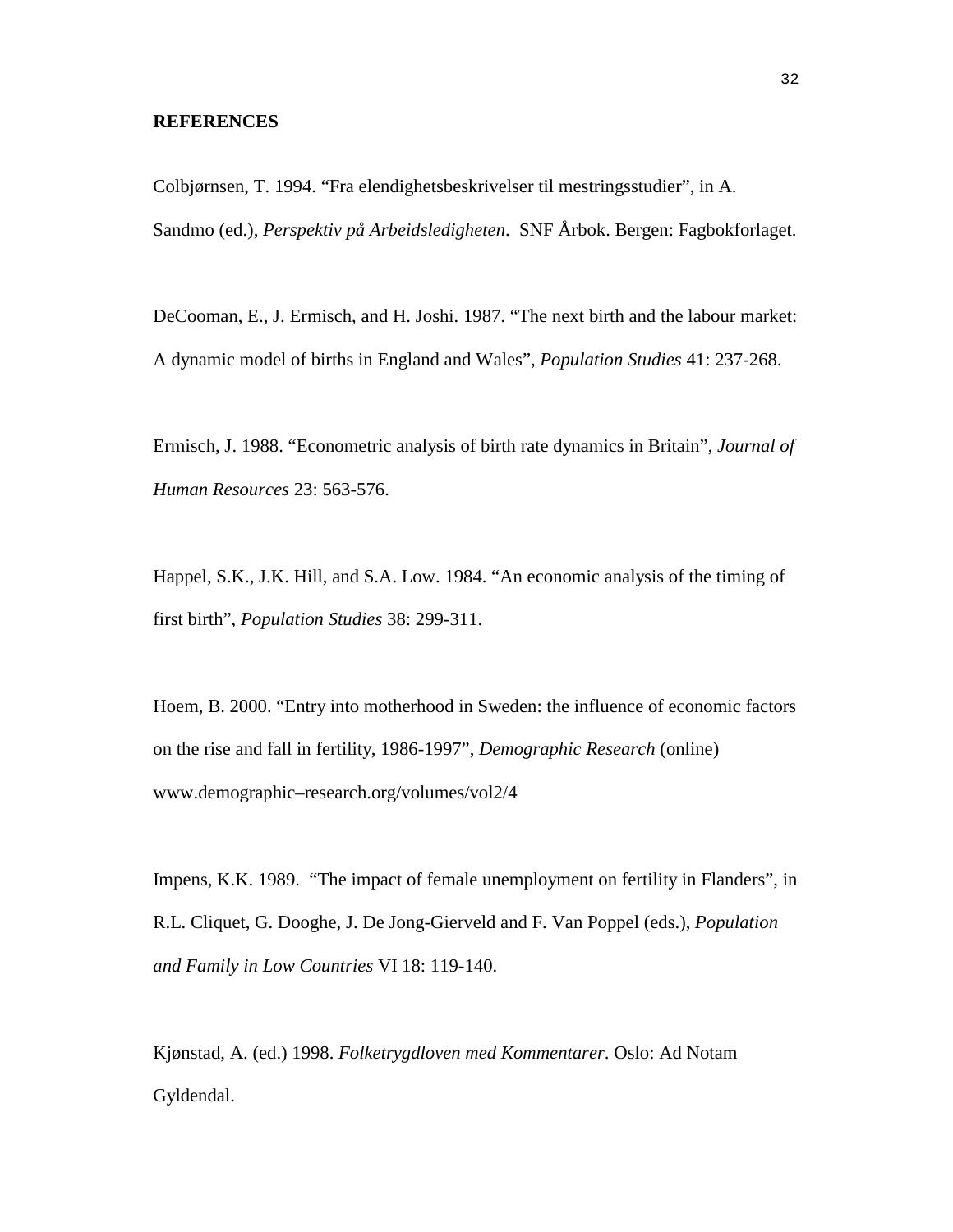Klitsch, M. 1994. "Racial differences in early coitus may be influenced by neighborhood context", *Family Planning Perspectives* 26: 236-238.

Kravdal, Ø. 1992a. "The weak impact of female labour force participation on Norwegian third-birth rates", *European Journal of Population* 8 : 247-263.

Kravdal, Ø. 1992b. "The emergence of a positive relation between education and third birth rates in Norway with supportive evidence from the United States", *Population Studies* 46 : 459-475.

Kravdal, Ø. 1994. "The importance of economic activity, economic potential and economic resources for the timing of first birth in Norway", *Population Studies* 48: 249-267

Kravdal, Ø. 1997. "Wanting a child without a firm commitment to the partner: Interpretations and implications of a common behaviour pattern among Norwegian cohabitants", *European Journal of Population* 13: 269-298.

Kravdal, Ø. 2001. "Main and interaction effects of women's education and status on fertility: The case of Tanzania", to appear in *European Journal of Population*.

Ku, L. F.L. Sonenstein, and J.H. Pleck.1993. "Neighborhood, family, and work: influences on premarital behaviors of adolescent males", *Social Forces* 72: 479-503.

Kreyenfeld, M. 2000. "Changes in the timing of first birth in East germany after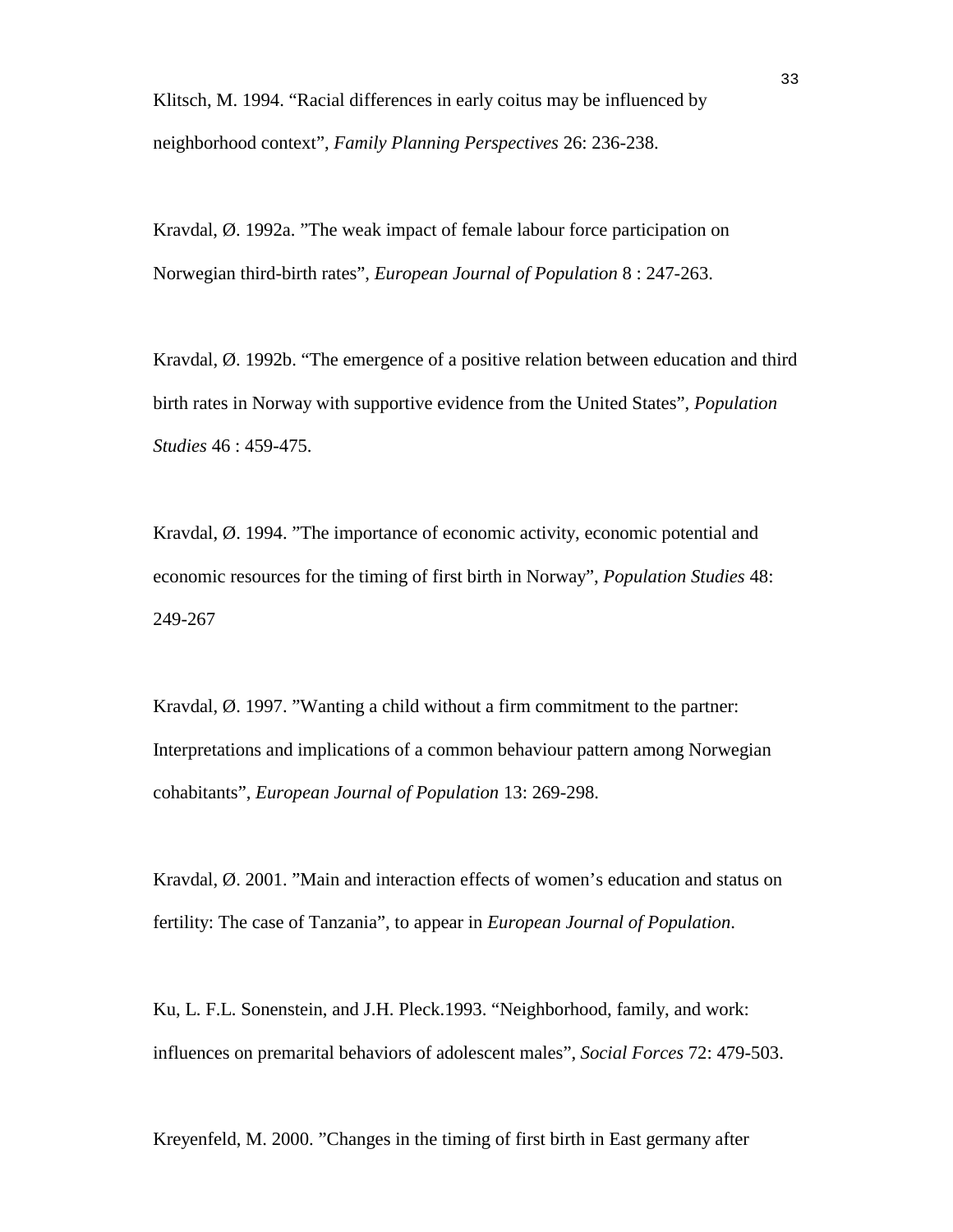re.unification", *Schmollers Jahrbuch* 120: 169-186. Berlin: Duncker & Humblot.

Macunovich, D.J. 1996. "Relative income and price of time: exploring their effects on US fertility and female labor force participation", *Population and Development Review* 22 Suppl: 223-257.

Macunovich D.J. and R. Easterlin. 1988. "Application of Granger-Sims causality test to monthly fertility data", *Journal of Population Economics* 1: 71-87.

Oppenheimer, V. K. 1994. "Women's rising employment and the future of the family in industrial societies", *Population and Development Review* 20: 293-342.

Rindfuss, R.R., S.P. Morgan, and C.G. Swicegood.1988. *First Births in America.* Berkeley: University of California Press.

Røed, K. and T. Zhang 2000. "Labour market transitions and economic incentives", Memorandum 2000/15, Department of Economics, University of Oslo, Norway.

Rødseth, A. 1994. "Om konjunkturane i Norge etter 1980: Vegen til høg arbeidsløyse", In A. Sandmo (ed.), *Perspektiv på Arbeidsledigheten*. SNF Årbok, Bergen: Fagbokforlaget.

Statistics Norway. 1985. "Standard for kommuneklassifisering", Standarder for norsk statistikk 4. Oslo-Kongsvinger.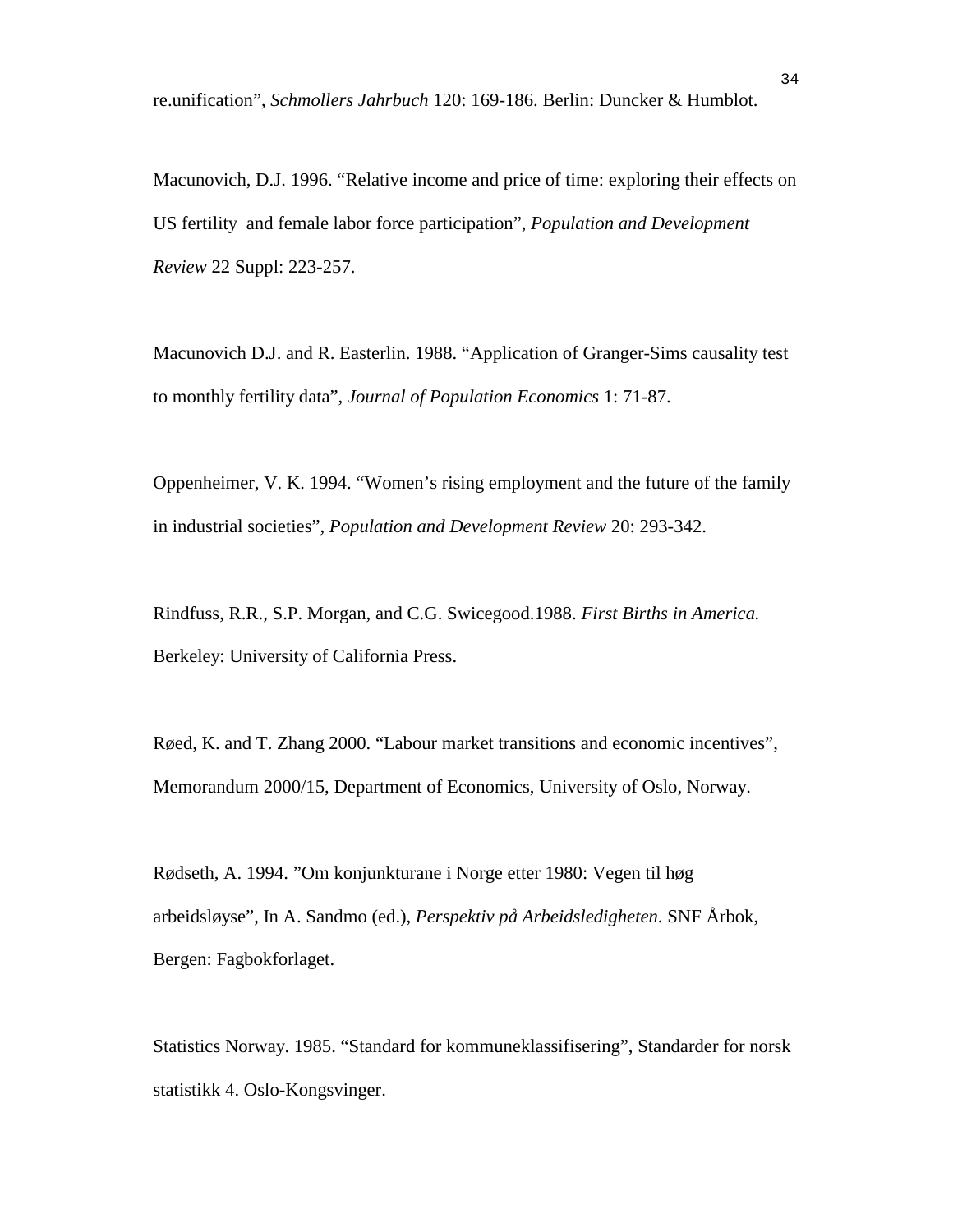Statistics Norway. 2000. "Økonomisk utsyn over året 1999", Økonomiske analyser 1/2000. Oslo-Kongsvinger.

Sullingham, O. and J. Falkingham. 1991. "Unemployment: family circumstances and childhood correlates among young people in Britain", in M. Murphy and J. Hobcraft (eds.), Population Research in Britain, *Population Studies* 45 Suppl: 115-132

Tzannatos, Z. and J. Symons. 1989. "An economic approach to fertility in Britain since 1860", *Journal of Population Economics* 2: 121-138.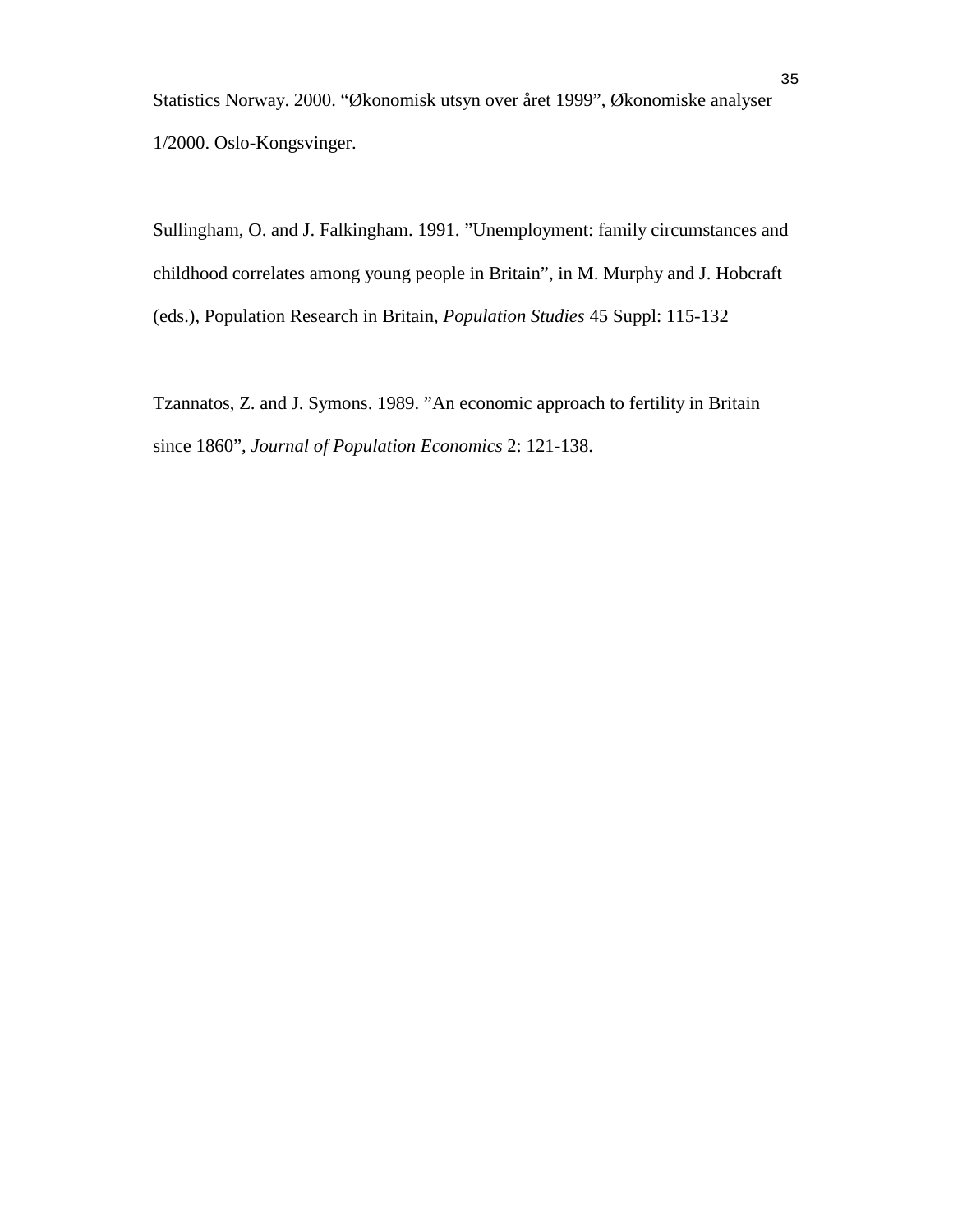#### **NOTES**

<sup>1</sup> Their relevance may be questioned. Unemployment in the US is perhaps more often than in Norway associated with erosion of social control and a poverty and hopelessness that make sexuality a particularly attractive escape.

<sup>2</sup> Only formal marital status some years before is available. Besides, one would run into problems also with more detailed partnership data, because the link with actual births would partly reflect the confounding effect of childbearing decisions taken some time before, under the influence of partnership at that time.

<sup>3</sup> For example, a 'completed high-school' is recorded as the highest level until the person has passed an examination normally requiring at least one year of college or university studies. After that, no change is recorded until a level corresponding to a bachelor degree is reached. Thus, people may be enrolled in school for many years without increasing their registered educational level (and even more than 3 years, because they may take several courses at the same level). Changes in educational level have been supposed to take place in June.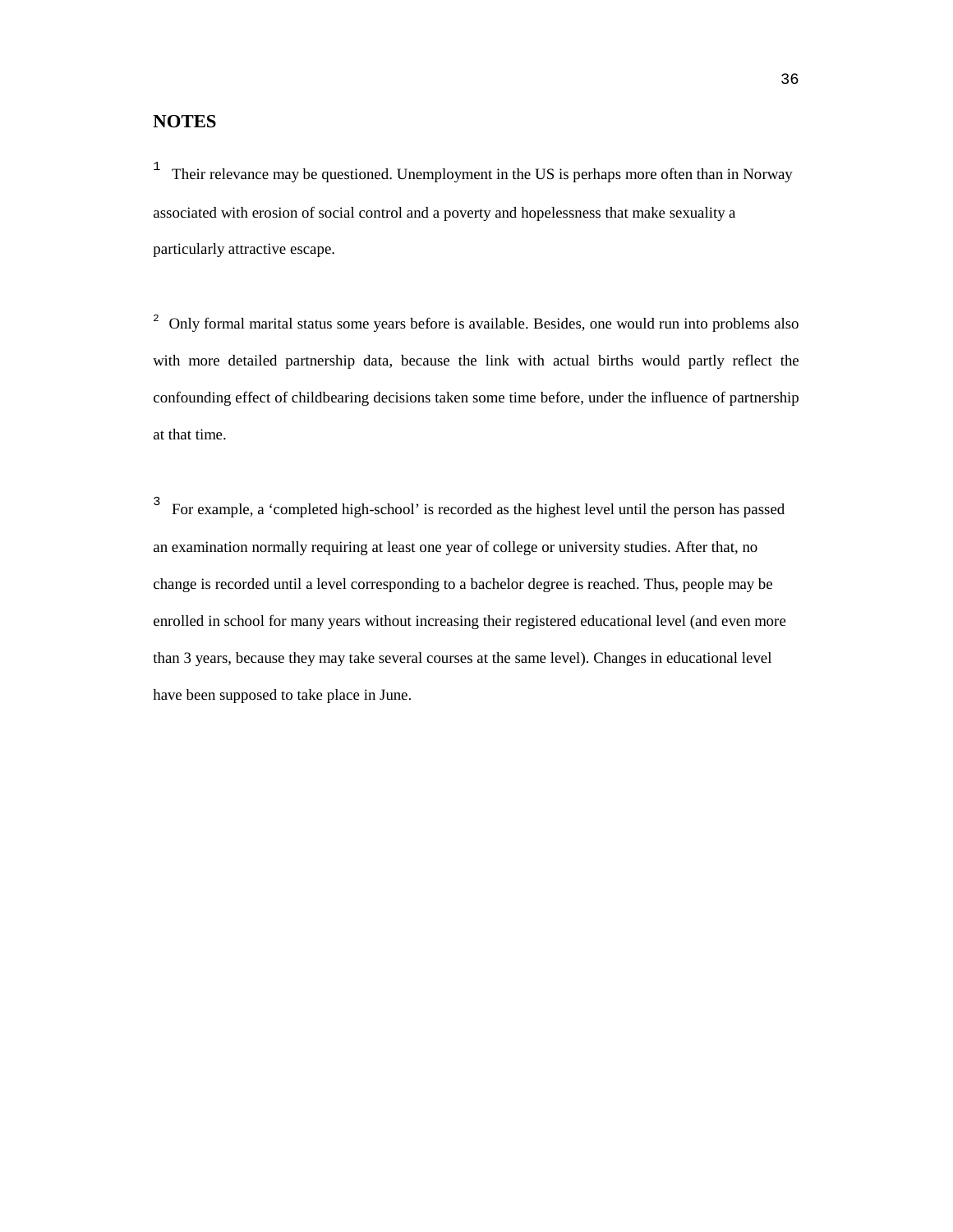## **Figure 1.Total fertility rate and percent of labour force who are unemployed in Norway 1972-99**



Unemployment (percent of labour force who are unemployed) Total fertility rate

Source: Statistics Norway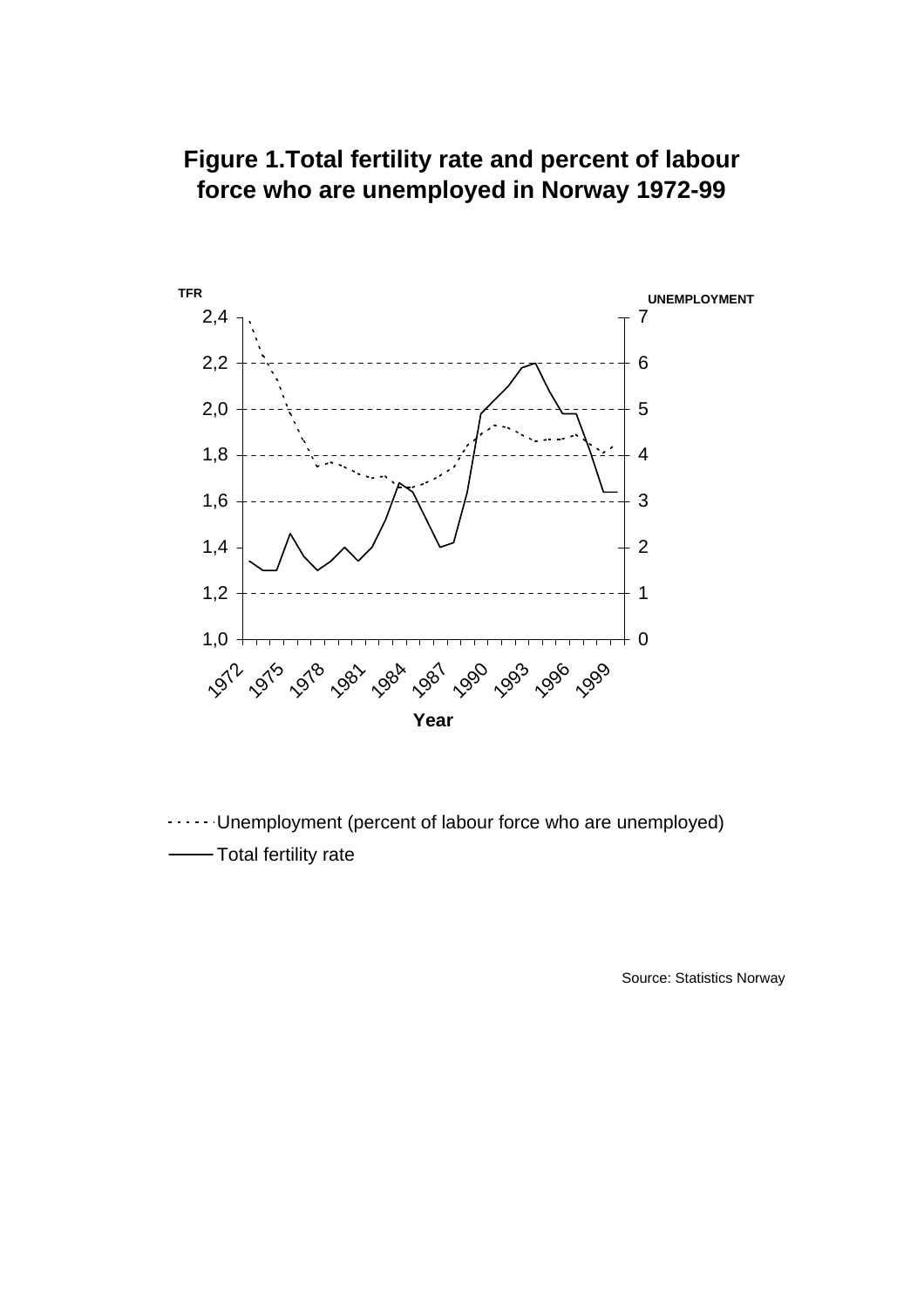



first-birth rates, age 15-29 - second-birth rates third-birth rates fourth-birth rates

Model for first birth: Year+Age Model for higher-order births: Year+Age+Duration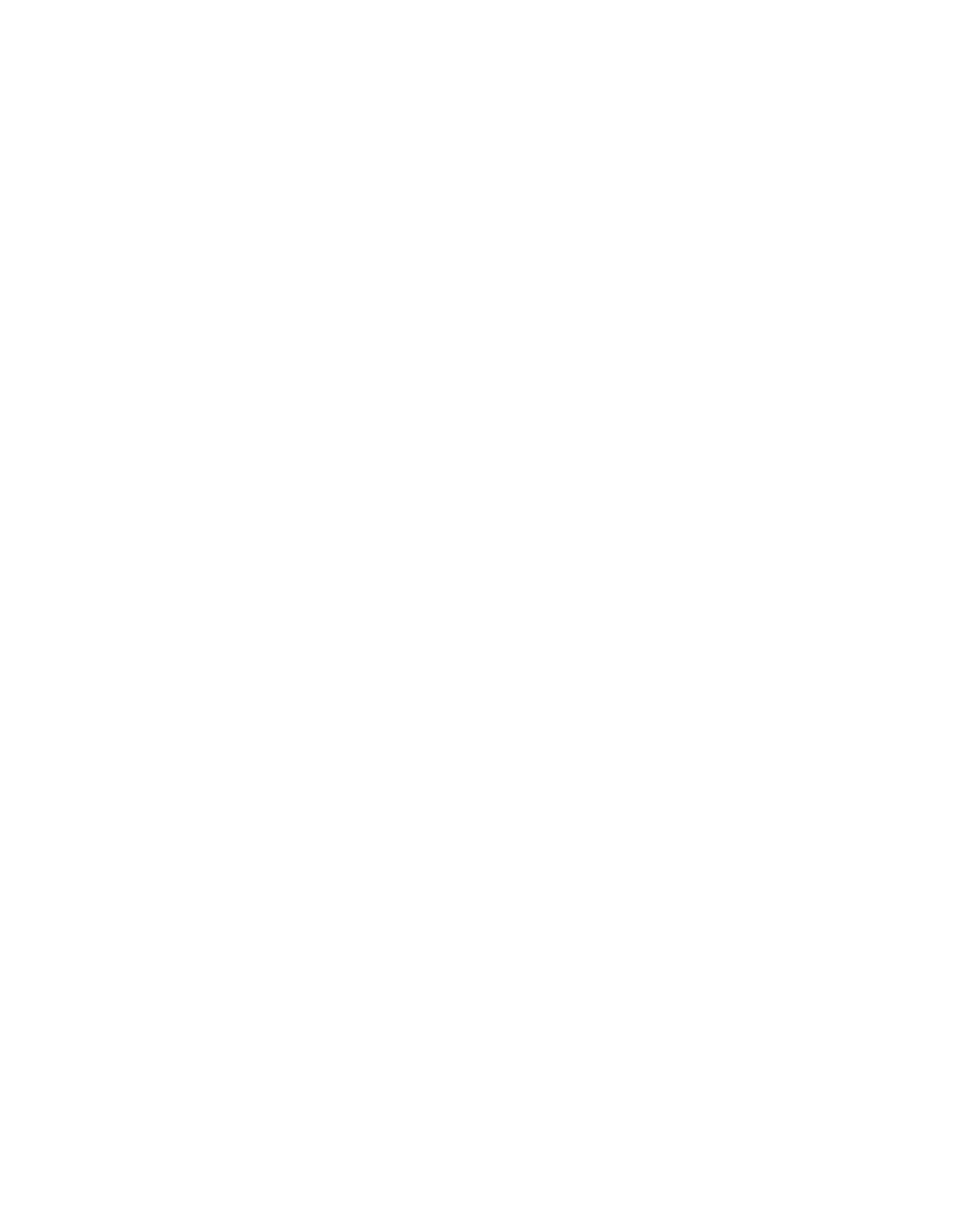**Table 1**. Effect estimates (with 95% confidence interval) in continuous-time hazard models for parity transitions among women, based on Norwegian register data for 1991-1998.

|                             | First<br>births <sup>1</sup> |        | Higher-order<br>births <sup>2</sup> |        |
|-----------------------------|------------------------------|--------|-------------------------------------|--------|
|                             | Estimate                     | N      | Estimate                            | N      |
| <b>ACTIVITY</b>             |                              |        |                                     |        |
| Not enrolled in school      |                              |        |                                     |        |
| Not unemployed <sup>3</sup> | 1                            | 118910 | 1                                   | 196934 |
| Unemployed                  | $(1.03-1.09)$<br>$1.06*$     | 5949   | $0.96*$ $(0.94-0.98)$               | 11286  |
| Enrolled in school          |                              |        |                                     |        |
| Not unemployed              | $0.44*$ $(0.43-0.45)$        | 34666  | $0.59*$ $(0.58-0.60)$               | 14861  |
| Unemployed                  | $0.76*(0.71-0.80)$           | 1153   | $0.65*$ $(0.60-0.70)$               | 678    |
| <b>UNEMPLOYMENT</b>         |                              |        |                                     |        |
| <b>RATE FOR MEN</b>         |                              |        |                                     |        |
| AGED 16-39 IN THE           |                              |        |                                     |        |
| MUNICIPALITY (%)            |                              |        |                                     |        |
| $-2.9^{3}$                  | 1                            | 21656  | 1                                   | 36443  |
| $3.0 - 3.9$                 | $0.98*$<br>$(0.96-1.00)$     | 26240  | $0.95*$ $(0.94-0.97)$               | 37817  |
| $4.0 - 4.9$                 | $(0.97-1.01)$<br>0.99        | 28174  | $0.94*$ $(0.92-0.95)$               | 39348  |
| $5.0-$                      | $0.96*$ $(0.94-0.98)$        | 84608  | $0.90*$ $(0.89-0.92)$               | 110151 |
| <b>UNEMPLOYMENT RATE</b>    |                              |        |                                     |        |
| <b>FOR WOMEN</b>            |                              |        |                                     |        |
| AGED 16-39 IN THE           |                              |        |                                     |        |
| MUNICIPALITY (%)            |                              |        |                                     |        |
| $-2.9^{3}$                  | 1                            | 40255  | 1                                   | 58956  |
| $3.0 - 3.9$                 | $1.03*$ $(1.02-1.05)$        | 60848  | $0.97*$<br>$(0.96 - 0.98)$          | 78203  |
| $4.0 - 4.9$                 | $1.04*$ $(1.02-1.06)$        | 44547  | $(0.95 - 0.98)$<br>$0.97*$          | 63531  |
| $5.0-$                      | $1.10*$ $(1.07-1.12)$        | 15028  | $0.97*$<br>$(0.96 - 0.99)$          | 23069  |

<sup>1</sup> Also age (15 categories), educational level (4 categories), year (3 categories), and region of residence (East/ South+West / Central+North combined with 3 categories for occupational structure) are included <sup>2</sup> Also age (15 categories), duration since previous birth (7 categories), parity (1,2,3), educational level (4 categories), year (3 categories) and region of residence (East/ South+West / Central+North combined with 3 categories for occupational structure) are included

\_ \_

<sup>3</sup> Arbitrarily chosen baseline category

\* significant at the 0.05 level.

N Number of births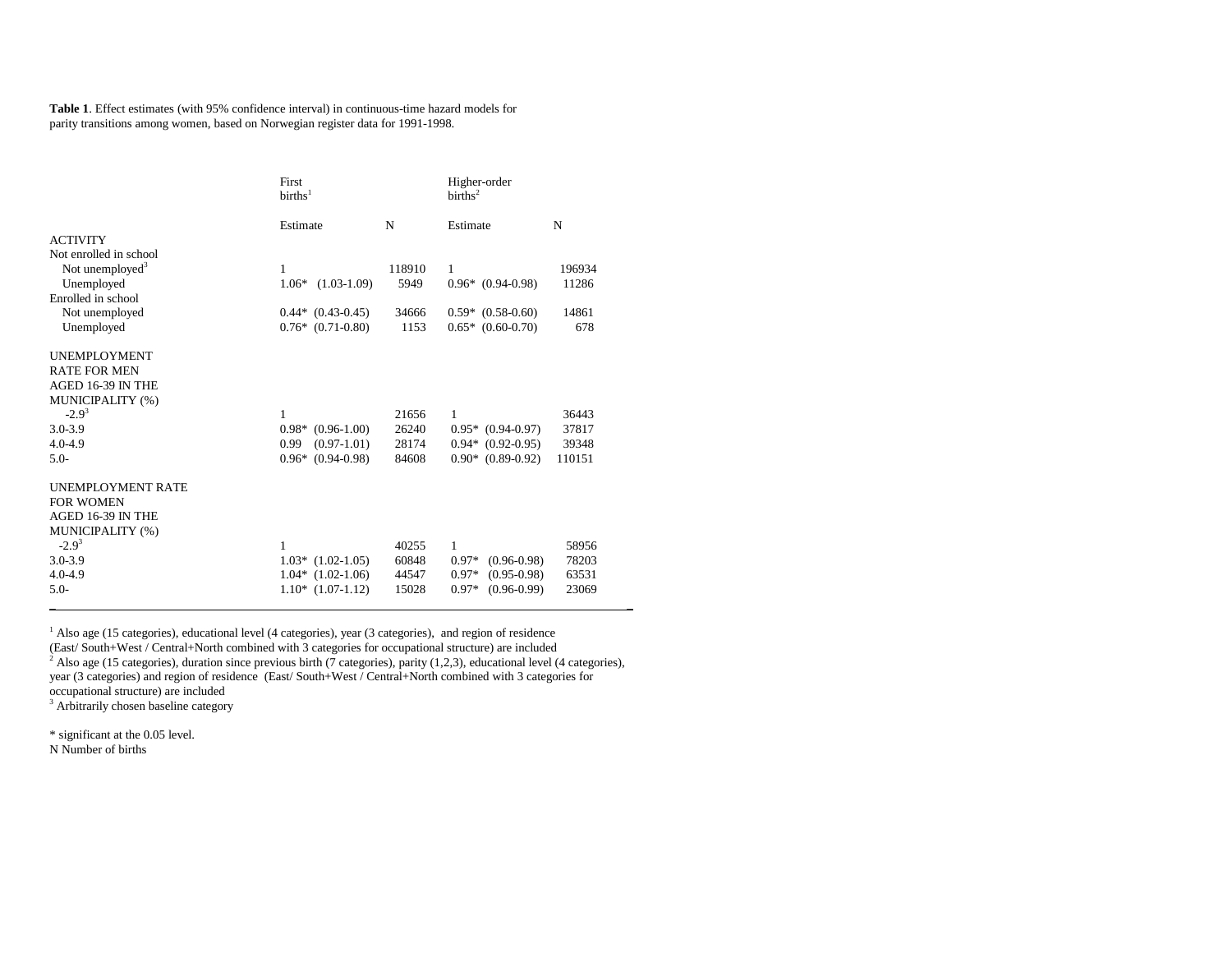**Table 2**. Effect estimates (with 95% confidence interval) in continuous-time hazard models for parity transitions among men, based on Norwegian register data for 1991-1998.

|                             | First<br>births <sup>1</sup> |        | Higher-order<br>births <sup>2</sup> |        |
|-----------------------------|------------------------------|--------|-------------------------------------|--------|
|                             | Estimate                     | N      | Estimate                            | N      |
| <b>ACTIVITY</b>             |                              |        |                                     |        |
| Not enrolled in school      |                              |        |                                     |        |
| Not unemployed <sup>3</sup> |                              | 125715 |                                     | 192386 |
| Unemployed                  | $0.80*$ $(0.78-0.72)$        | 7436   | $0.87*$ $(0.85-0.89)$               | 7823   |
| Enrolled in school          |                              |        |                                     |        |
| Not unemployed              | $(0.58 - 0.60)$<br>$0.59*$   | 24261  | $0.88*$ $(0.87-0.90)$               | 13287  |
| Unemployed                  | $(0.60 - 0.68)$<br>$0.64*$   | 1086   | $0.83*$ $(0.77-0.89)$               | 737    |
|                             |                              |        |                                     |        |

<sup>1</sup> Also age (15 categories), educational level (4 categories), year (3 categories), local unemployment level (4+4 categories), and region of residence (East/ South+West / Central+North combined with 3 categories for occupational structure) are included. <sup>2</sup> Also age (15 categories), duration since previous birth (7 categories), parity (1,2,3), educational level (4 categories), year (3 categories), local unemployment level (4+4 categories), and region of residence (East/ South+West / Central+North combined with 3 categories for occupational structure) are included.

 $\blacksquare$ 

<sup>3</sup> Arbitrarily chosen baseline category

\* significant at the 0.05 level.

N Number of births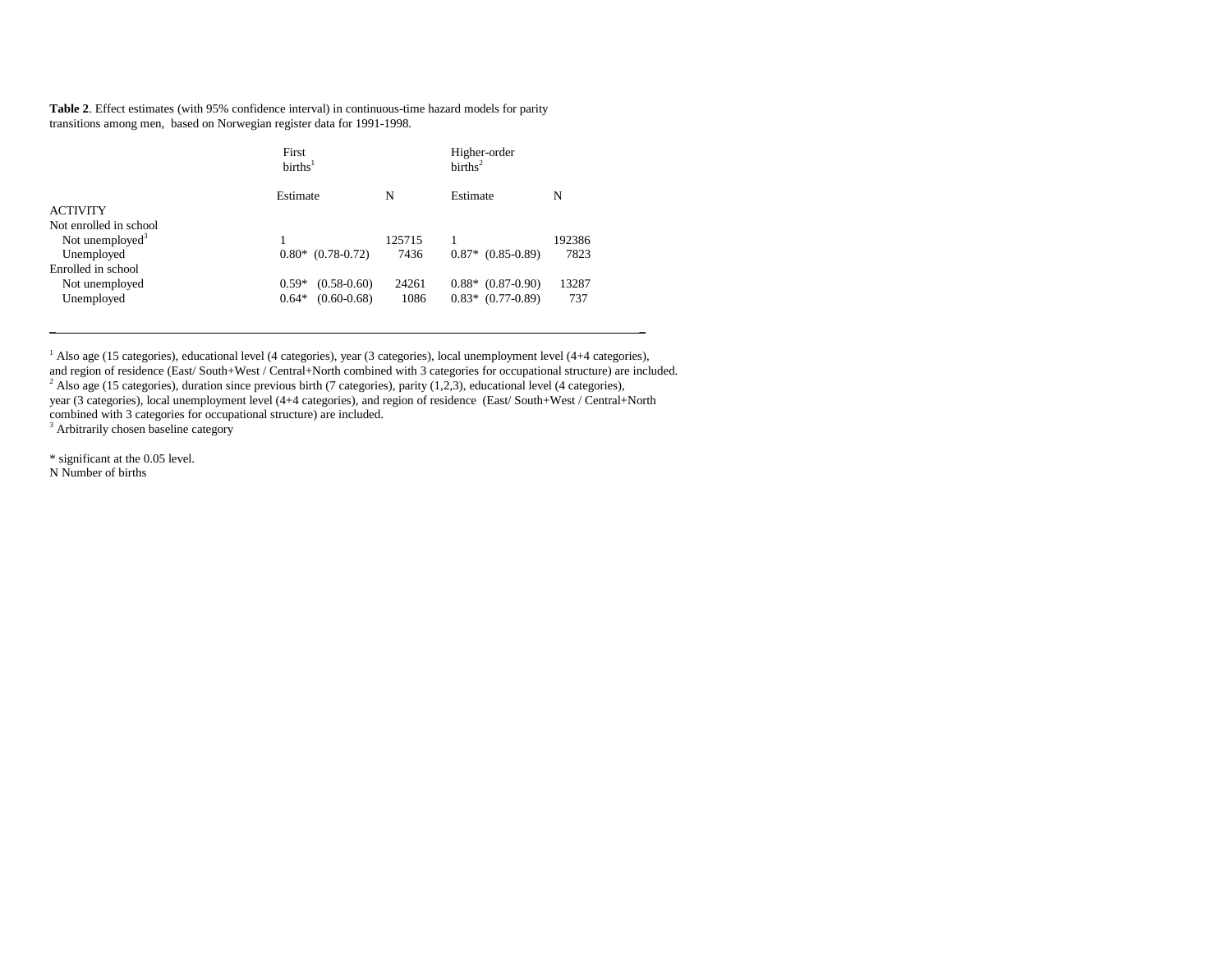**Table 4**. Effect estimates (with 95% confidence interval) in continuous-time hazard models for parity transitions among women, based on Norwegian register data for 1991-1998.<sup>1</sup>

|                             | Second                   | Third                 | Fourth                  |
|-----------------------------|--------------------------|-----------------------|-------------------------|
|                             | births                   | births                | <b>births</b>           |
|                             |                          |                       |                         |
| <b>ACTIVITY</b>             |                          |                       |                         |
| Not enrolled in school      |                          |                       |                         |
| Not unemployed <sup>2</sup> | 1                        | 1                     | 1                       |
| Unemployed                  | $0.95*$ $(0.93-0.97)$    | $0.96*$ $(0.93-1.00)$ | 1.07<br>$(0.98-1.15)$   |
| Enrolled in school          |                          |                       |                         |
| Not unemployed              | $0.55*$ $(0.54-0.56)$    | $0.74*(0.71-0.76)$    | $0.87*$ $(0.81-0.94)$   |
| Unemployed                  | $0.61*$ $(0.55-0.66)$    | $0.73*$ $(0.62-0.85)$ | $(0.70 - 1.31)$<br>0.96 |
|                             |                          |                       |                         |
| <b>UNEMPLOYMENT</b>         |                          |                       |                         |
| <b>RATE FOR MEN</b>         |                          |                       |                         |
| AGED 16-39 IN THE           |                          |                       |                         |
| MUNICIPALITY (%)            |                          |                       |                         |
| $-2.9^{2}$                  | 1                        | 1                     | 1                       |
| $3.0 - 3.9$                 | $0.94*$ $(0.92-0.96)$    | $0.95*$ $(0.93-0.98)$ | 1.02<br>$(0.97-1.08)$   |
| $4.0 - 4.9$                 | $0.92*$ $(0.90-0.94)$    | $0.95*$ $(0.92-0.98)$ | 1.02<br>$(0.96-1.08)$   |
| $5.0-$                      | $0.87*$ $(0.85-0.89)$    | $0.93*$ $(0.90-0.96)$ | 1.04<br>$(0.98-1.11)$   |
|                             |                          |                       |                         |
| <b>UNEMPLOYMENT</b>         |                          |                       |                         |
| <b>RATE FOR WOMEN</b>       |                          |                       |                         |
| AGED 16-39 IN THE           |                          |                       |                         |
| MUNICIPALITY (%)            |                          |                       |                         |
| $-2.9^{2}$                  | 1                        | 1                     | 1                       |
| $3.0 - 3.9$                 | $(0.97-1.00)$<br>$0.98*$ | $0.95*$ $(0.93-0.97)$ | $0.94*$ $(0.90-0.98)$   |
| $4.0 - 4.9$                 | $(0.98-1.02)$<br>1.00    | $0.93*$ $(0.90-0.95)$ | $0.89*$ $(0.84-0.94)$   |
| $5.0-$                      | 1.00<br>$(0.97-1.02)$    | $0.93*$ $(0.90-0.96)$ | $0.93*$ $(0.87-0.99)$   |
|                             |                          |                       |                         |

<sup>1</sup> Also age (15 categories), duration since previous birth (7 categories), educational level (4 categories), year (3 categories) and region of residence (East/ South+West / Central+North combined with 3 categories for occupational structure) are included.<br><sup>2</sup> Arbitrarily chosen baseline category

\* significant at the 0.05 level.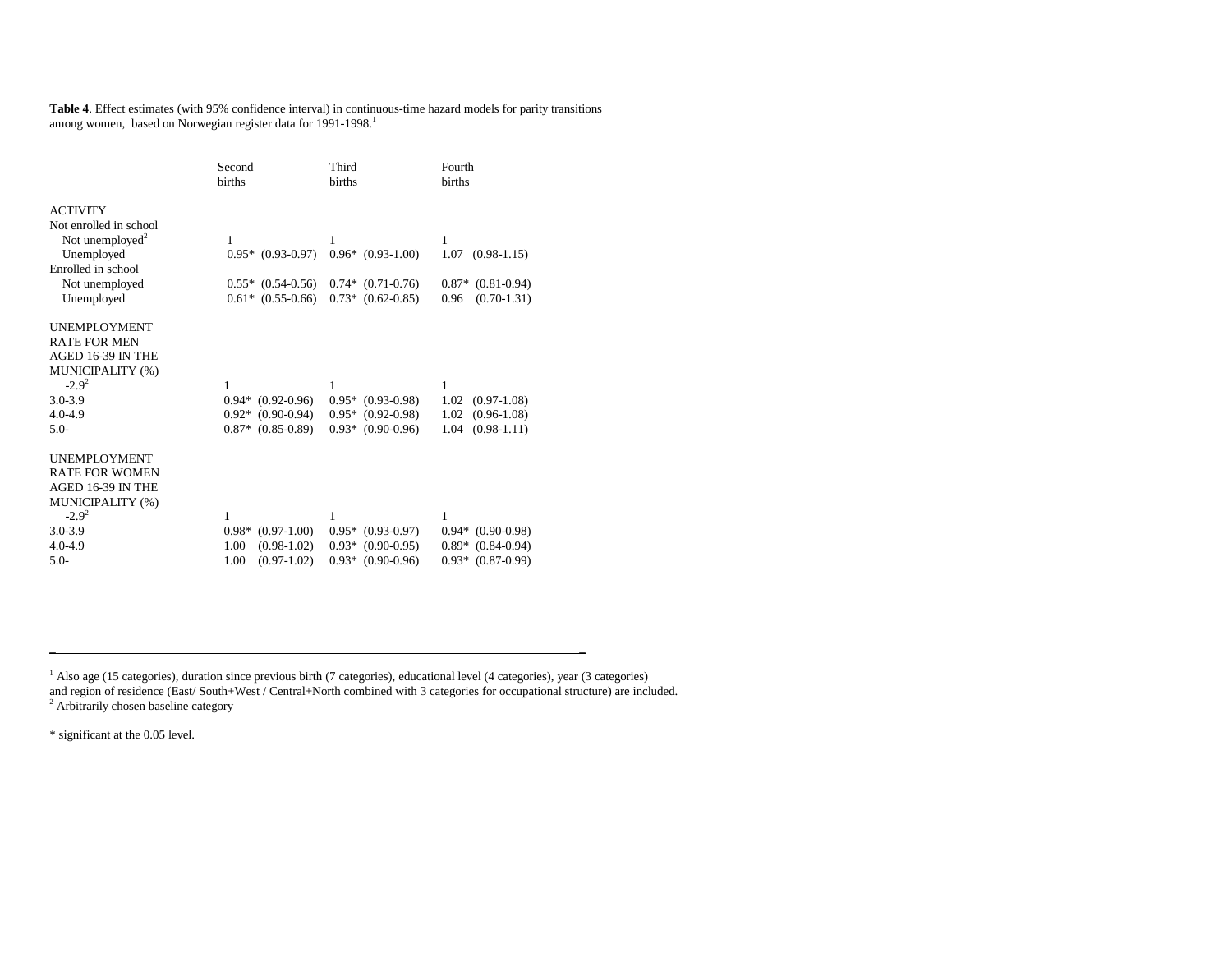**Table 5**. Effect estimates (with 95% confidence interval) in continuous-time hazard models for parity transitions among men, based on Norwegian register data for 1991-1998.<sup>1</sup>

|                             | Second        | Third                                       | Fourth                |  |
|-----------------------------|---------------|---------------------------------------------|-----------------------|--|
|                             | <b>births</b> | <b>births</b>                               | <b>births</b>         |  |
| <b>ACTIVITY</b>             |               |                                             |                       |  |
| Not enrolled in school      |               |                                             |                       |  |
| Not unemployed <sup>2</sup> |               |                                             |                       |  |
| Unemployed                  |               | $0.77*$ $(0.75-0.79)$ $1.05*$ $(1.01-1.10)$ | $1.42*$ $(1.31-1.53)$ |  |
| Enrolled in school          |               |                                             |                       |  |
| Not unemployed              | $0.81*$       | $(0.80-0.83)$ 1.04* $(1.00-1.08)$           | $1.30*$ $(1.20-1.40)$ |  |
| Unemployed                  | $0.73*$       | $(0.67-0.80)$ 1.08 $(0.93-1.27)$            | $1.71*$ $(1.30-2.24)$ |  |
|                             |               |                                             |                       |  |

<sup>1</sup> Also age (15 categories), duration since previous birth (7 categories), educational level (4 categories), year (3 categories), local unemployment level (4+4 categories), and region of residence (East/ South+West / Central+North) combined with 3 categories for occupational structure) are included. 2 Arbitrarily chosen baseline category

\* significant at the 0.05 level.

 $-$